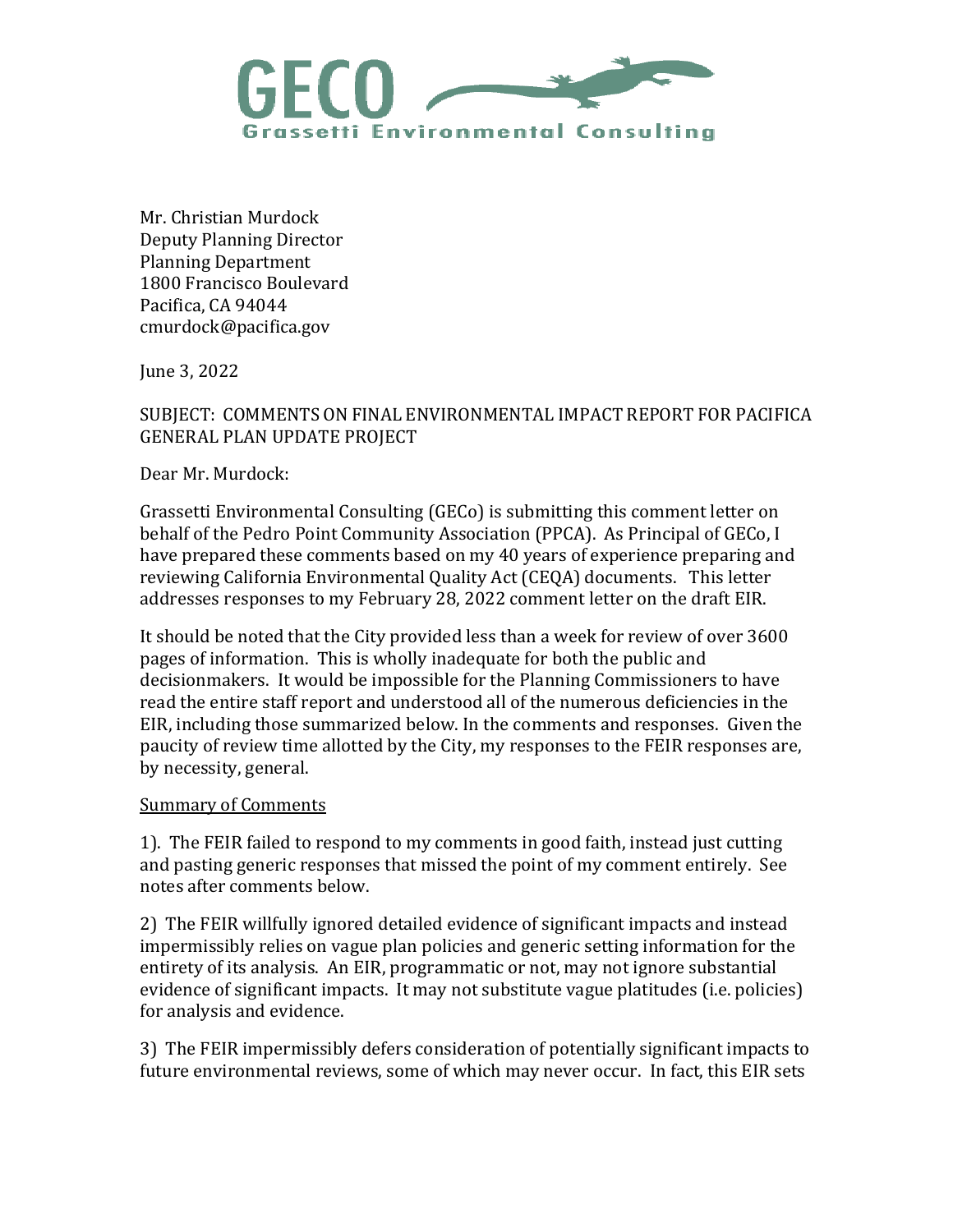up a shell game where the City says impacts will be evaluated later and then many of the projects will use this EIR to claim no additional work is needed.

4) The FEIR continues to assume that vague, generic, unenforceable, plan policies would reduce impacts to less-than-significant levels while at the same time acknowledging that additional mitigation measures may be needed and would be developed in subsequent project-level CEQA reviews. It's not possible to have lessthan-significant program-level impacts while at the same time have potentially significant project-level impacts. In fact, this EIR is tacitly acknowledging that its policies do not mitigate impacts to less-than-significant levels.

5) This EIR ignores evidenced based conclusions of expert agencies with respect to biological impacts and ESHA's.

6) This EIR misapplies the "substantial evidence" standard for significance determination, particularly with respect to biological impacts and ESHA's. It states that when there are two competing conclusions the impact can be determined in later environmental reviews. It then punts on describing the two competing conclusions and providing an evidence-based conclusion as to which opinion it is accepting. Yet, at the same time it concludes that the impacts are less than significant because some future review will deem it so. This is illogical and subverts the purpose of CEQA.

7) The EIR repeatedly engages in "magical thinking", and tautologies, without evidence or analysis. It repeatedly assumes effective mitigation of impacts by lists of policies that are 1) vague, and 2) unenforceable, to reduce impacts to less than significant.

8) The EIR impermissibly defers numerous studies that need to be done to support its conclusions, to future reviews. An EIR may not use future studies as mitigation.

9) The EIR fails to address on-the-ground impacts of the Plan's land use designations, instead just waves its hands via vague policies.

In summary, the EIR is fatally defective. In my 40 years of experience, this is one of the most deficient program EIR's I have ever encountered. This type of avoided analysis document, where the plan was just assumed to mitigate all of its own impacts, and absent any real analysis, was prevalent into the 1990's but faded out because the courts repeatedly found it impermissible.

# **Specific Deficiencies:**

# **Original Comment:**

*The PPCA requested a thorough evaluation of the potential effects of the General Plan Update ("GPU" or "the Project") on the undeveloped San Pedro Avenue Site ("the Site" or "San Pedro Avenue Site"). This letter identifies deficiencies in the General Plan Update Draft EIR ("DEIR") with respect to the Site. It is based on my reading of the*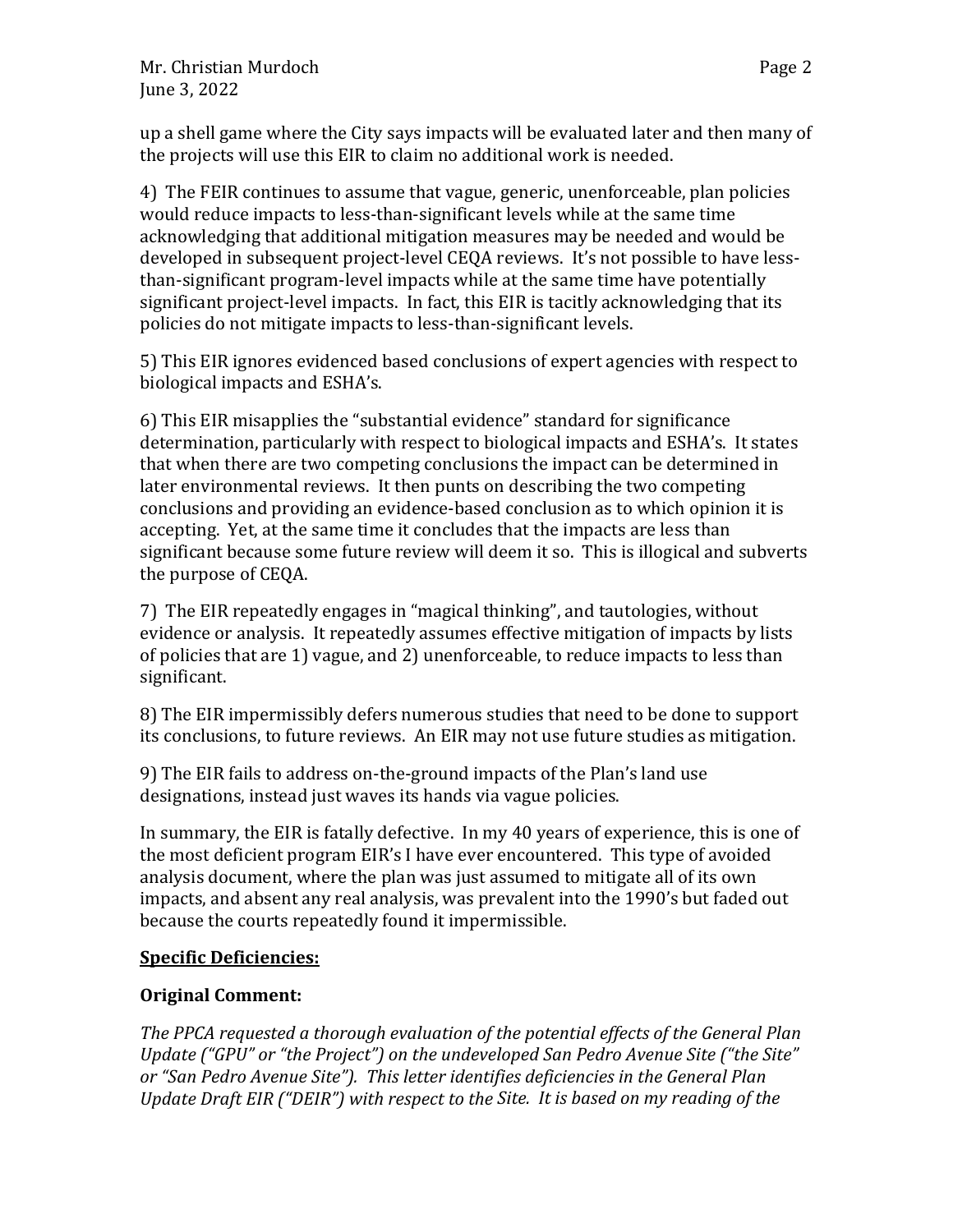*proposed GPU and DEIR, as well as a review of sensitive resources and hazards from available sources. General deficiencies are described first, followed by some specific comments on the adequacy of technical analyses.*

*Under CEQA, the GPU DEIR must focus not only on the direct impacts, but also on the secondary effects that will follow from adoption of the General Plan update (CEQA Guideline 15146). The City is not relieved from considering reasonably foreseeable impacts of the Project on specific parcels, including the Site here.* 

*Given the voluminous information provided by experts on the undeveloped San Pedro Avenue Site, including extremely detailed evidence presented in the California Coastal Commission 2020 Staff Report on the Rhodes Mixed Use Development ("CCC Staff Report") proposed for the Site, this GPU and DEIR must consider that information, submitted herewith.*

*The land use designations are the heart of the General Plan. Because the General Plan serves as "the constitution for all future developments" within the City once a land use for a site is designated, applicants have certain development rights. Therefore it is essential that the City of Pacifica ("City") fully consider environmental values and constraints prior to re‐designating parcels, not after a parcel is re‐designated. This GPU fails to do that, and, as detailed below, the DEIR fails to adequately or accurately assess impacts of the proposed re‐designation of the undeveloped San Pedro Avenue Site.* 

# **Response Deficiency:**

The FEIR fails to respond in good faith. It defers analysis to future documents even though it is in possession of substantial evidence of significant unmitigable impacts.

# **Original Comment**

#### *Inadequacy of Project Description*

*The DEIR must present a clear and stable project description. The DEIR's project description is inadequate because it fails to narratively or graphically identify which specific areas/parcels would be re‐designated or changed by the Project. Instead, the DEIR focuses solely on general buildout numbers, as if site conditions were uniform throughout the City.) This failure makes it very difficult for the reader to understand how various areas of the City would be affected by implementation of the proposed Project.* 

*DEIR Land Use Chapter 3.1 does include a very small‐ scale map of existing land use designations, which, critically shows the undeveloped San Pedro Avenue Site land use designation as "Commercial" but omits consideration that the Site is zoned "Commercial Recreation". The General Plan states, "The land directly west of the Pedro Point Shopping Center was identified as a commercial recreation site in the previous General Plan, and has been zoned for general commercial uses." By failing to include this information, the DEIR does not serve its informational disclosure*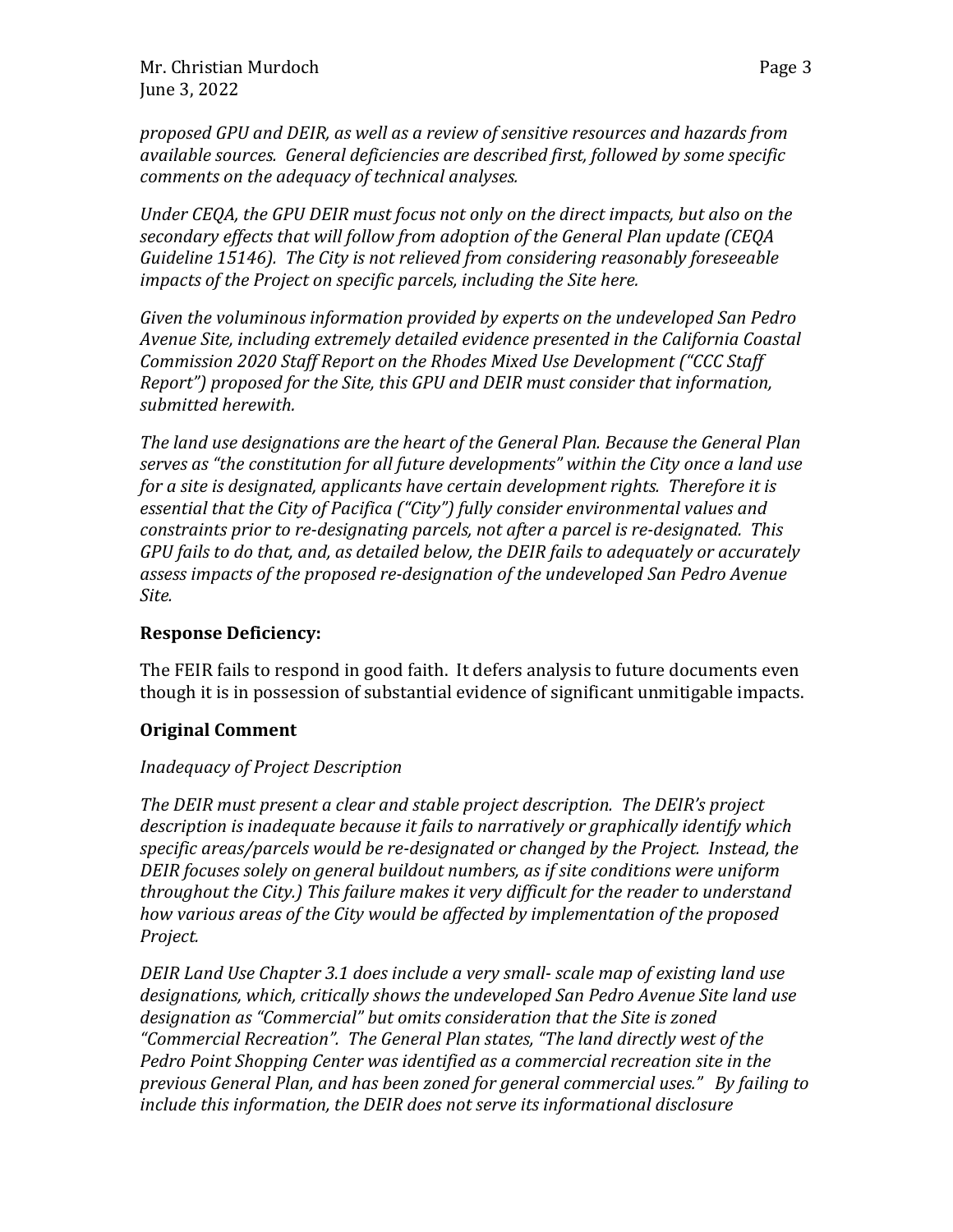*requirement. The public should not be forced to ferret out information and connect the dots to understand the Project and its impacts. This combination of incomplete and incorrect information renders the DEIR Project Description useless as the basis for determining impacts of the proposed GPU.* 

*Given the limited number of sites proposed for designation changes in the GPU, the DEIR should clearly identify them narratively and graphically, and include discussion of reasonably foreseeable impacts and mitigations to those sites.* 

*Further, the DEIR project description compares the Project to the existing plan, but does not provide the necessary information on existing on‐the‐ground conditions from which to conduct the impact assessment. With limited exceptions, CEQA does not permit plan‐to‐plan analyses. Per the CEQA Guidelines (Section. 15126.2) "In assessing the impact of a proposed project on the environment, the lead agency should normally limit its examination to changes in the existing physical conditions in the affected area as they exist at the time the notice of preparation is published, or where no notice of preparation is published, at the time environmental analysis is commenced." In order to adequately conduct this assessment, the EIR must identify which parcels are undeveloped, what their existing development potential is, and how that potential would change with the project. The actual impacts would be the difference between the existing undeveloped state and full development of a site under the new designation. Full development under the existing 1980 GP would be the No Project Alternative.* 

# **Response Deficiency:**

The FEIR fails to address this comment in good faith. No additional information is provided in the responses. The EIR continues to use a plan-to-plan analysis in certain sections.

# **Original Comment:**

#### *Inadequate Project Objectives*

*The DEIR's stated Project Objectives (pp. 2‐9 and 2‐10) are so general and vague that they cannot be effectively used to fulfill their primary purpose, namely to guide development and assessment of an adequate range of alternatives. This deficiency is reflected in the Alternatives chapter (p. 4‐2), which substitutes three different "criteria" for use in developing and selecting project alternatives (although those criteria are similarly vague and generic).* 

# **Response Deficiency:**

The FEIR fails to address the discrepancy between the Project Objectives and the alternative selection criteria. It also fails to have realistic project objectives.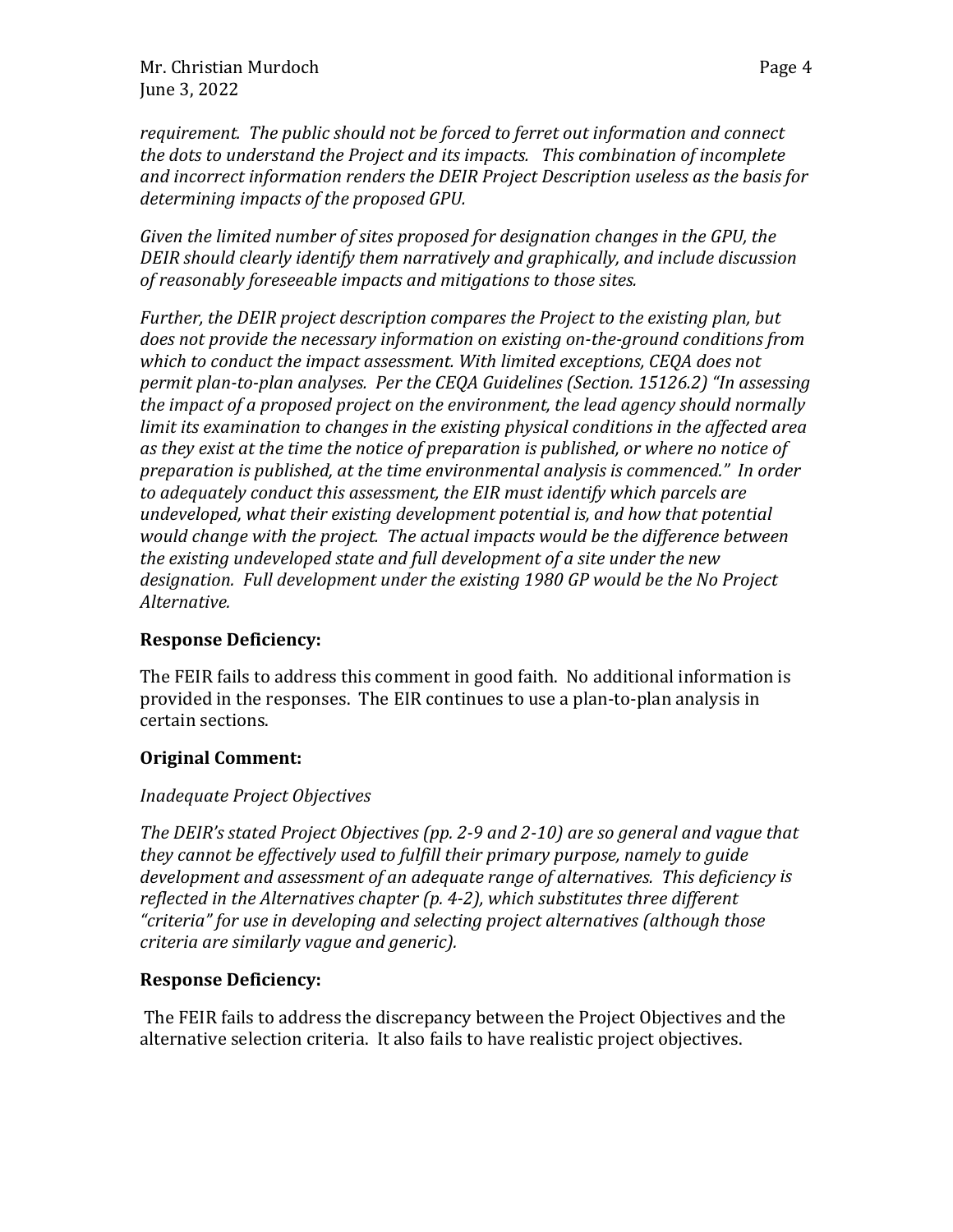### **Original Comment:**

#### *Inadequacy of Impact and Mitigation Discussion*

*The DEIR fails to disclose that the undeveloped San Pedro Avenue Site is currently zoned commercial recreation, with a floor area ratio (FAR) of 0.2, which means that total development footage cannot exceed 20% of the site area. This current designation promotes non‐intensive recreational use of the Site, retaining most of the Site in open space. If, for example, a 2‐story recreational facility were constructed, only 10%of the San Pedro Avenue Site would be disturbed, and sensitive resources and environmental hazards on the remainder of the Site could be avoided.* 

*The GPU would re‐designate the Site as Coastal Residential Mixed Use, which would* allow housing or commercial uses at an FAR of 0.5 (DEIR Figure 2.1-2 and table 2.3-1). *That FAR does not include roads or parking, which could result in further environmental impacts. The DEIR fails entirely to address potential Project impacts at this Site, and never even mentions the Site in its impact analyses.*

*For most topics, the DEIR only provides over‐generalized statements of impacts, lists plan policies, and then assumes – without explanation ‐ that the policies would effectively reduce all impacts to less‐than‐significant levels, without any analysis of the pre‐policy impact or the actual applicability and effectiveness of the policies to the impact. In contrast, for traffic, the DEIR does conduct an intersection‐specific assessment. This shows that it is possible for the DEIR to conduct a site‐level analysis for the areas where changes in land use are proposed. The DEIR should be revised to conduct those analyses for all of the resource categories.*

*In short, the DEIR fails to go through CEQA's required steps of first disclosing impacts and whether those impacts are potentially significant, and only then discussing proposed mitigation measures including their feasibility. As the court stated in Trisha Lee Lotus v. Department of Transportation:* 

*"The purposes of Section 21801 are that there be some evidence that the alternatives or mitigation measures in the EIR were considered by the decision‐ making agency and, as the Supreme Court stated in a similar situation, that there be a disclosure of the analytic route the…. agency traveled from evidence to action." And, "The EIR does not, however, include any information that enables the reader to evaluate the significance of these impacts." (p.13) "Caltrans compounds this omission by incorporating the proposed mitigation measures into its description of the project and then concluding that any potential impacts from the project will be less than significant. As the trial court held, the "avoidance, minimization, and/or mitigation measures", as they are characterized in the EIR, are not "part of the project". By compressing the analysis of impacts and mitigation measures into a single issue, the EIR disregards the requirements of CEQA." (p. 15).*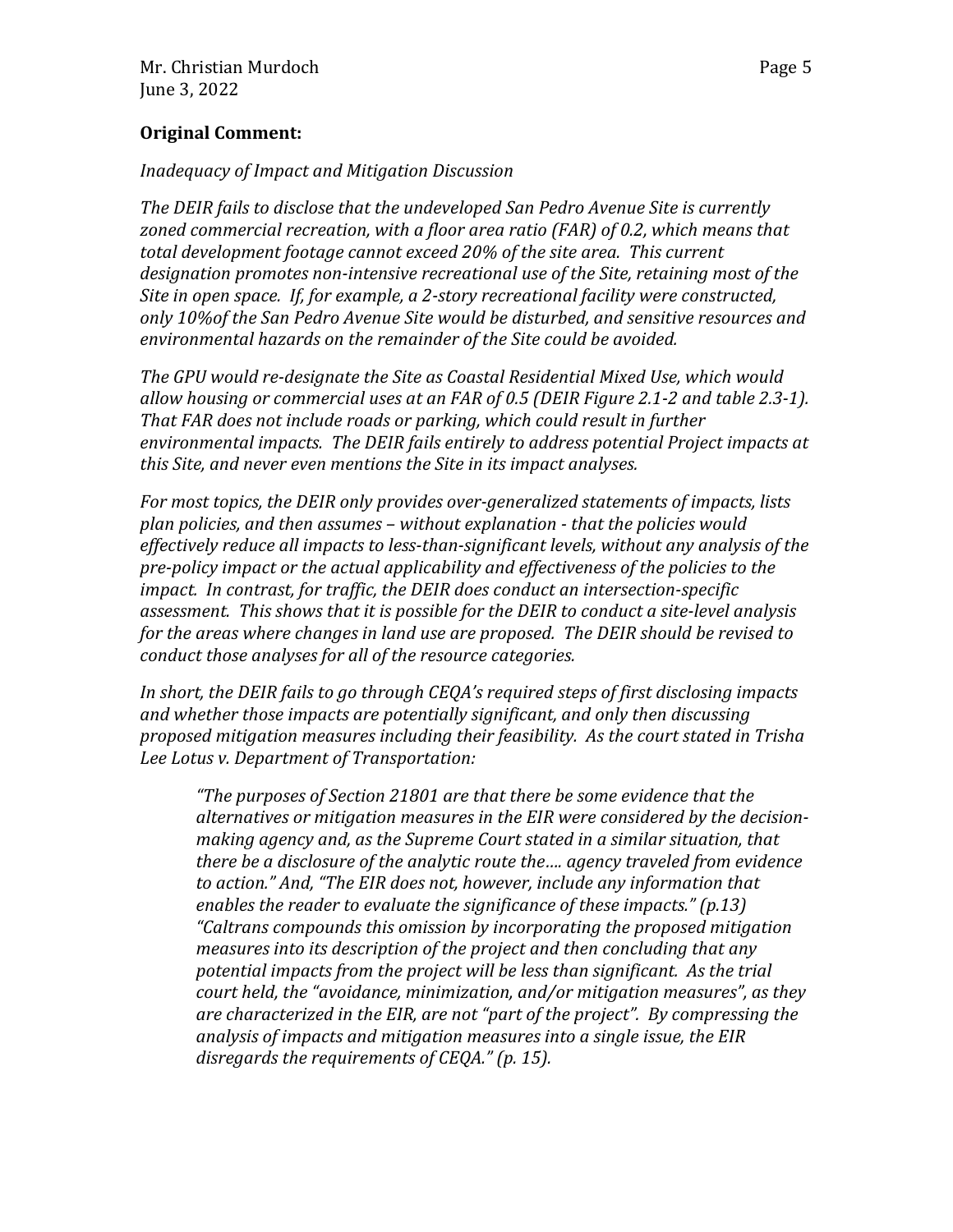*Here, the proposed changes in land use designations would cause the loss of biological resources, recreational resources, and flood storage from the Site. The DEIR must first disclose and analyze those impacts, determine the significance of each impact, and then discuss whether and how general plan policies and mitigation would reduce the impact. The applicability of policies must be identified, as well as their effectiveness. If policies are assumed to be mitigation, then they must be presented in a manner that assures their implementation on any particular site.* 

*California courts have made it clear1 that cities are not obligated to implement all of the General Plan's policies applicable to a site, therefore the GPU's proposed policies cannot be assumed to mitigate for development of a site under the GP. Further, applicable measures must be included in a Mitigation Monitoring and Reporting Program.* 

*At a planning level, a more effective, enforceable, monitorable, mitigation would be to change the undeveloped San Pedro Avenue Site land use designation to Open Space or retain the 0.2 FAR Commercial‐Recreation designation, rather than the proposed intense 0.5 FAR designation.* 

*However, given CEQA's requirement to compare impacts of a project (or plan) to existing on‐the‐ground conditions, impacts of development even at an FAR of 0.2 must be assessed, and mitigated to the extent feasible. This is particularly important given CEQA's infill exemptions. It is likely that, for some of the sites, no additional CEQA review will occur, and the impacts will not be addressed at all. This DEIR's lack of detailed analysis would allow the City to play a shell game in deferring analysis that may never occur, and thereby fails to meet CEQA's purpose of full disclosure.*

*In summary, the DEIR fails to address the impacts of land use changes proposed under the GPU because it concludes that GPU policies would mitigate any undisclosed impacts. In essence, the DEIR claims that the Project would mitigate itself – despite the fact that there may be significant unmitigable impacts of implementing the proposed land use designations on a given site, as is the case for the undeveloped San Pedro Avenue Site.* 

*A City may approve a project if it "substantially complies" with the planning policies – full compliance is not required. This means that assuming full implementation of policies is a best‐case scenario, not a likely scenario as required for CEQA review.* 

*Also, many of the plan policies are couched in language such as "to the extent feasible", "strive to", "study", "consult with", 'coordinate with" and similar vague, non‐committal terms that fail to assure that mitigation will be implemented or, if implemented, will*

 $<sup>1</sup>$  An action, program, or project is consistent with the general plan if, considering all its aspects, it</sup> will further the objectives and policies of the general plan and not obstruct their attainment." [Citation.]' [Citation.] State law does not require perfect conformity between a proposed project and the applicable general plan...." ( *Friends of Lagoon Valley, supra,* 154 Cal.App.4th at p. 817, 65 Cal.Rptr.3d 251.)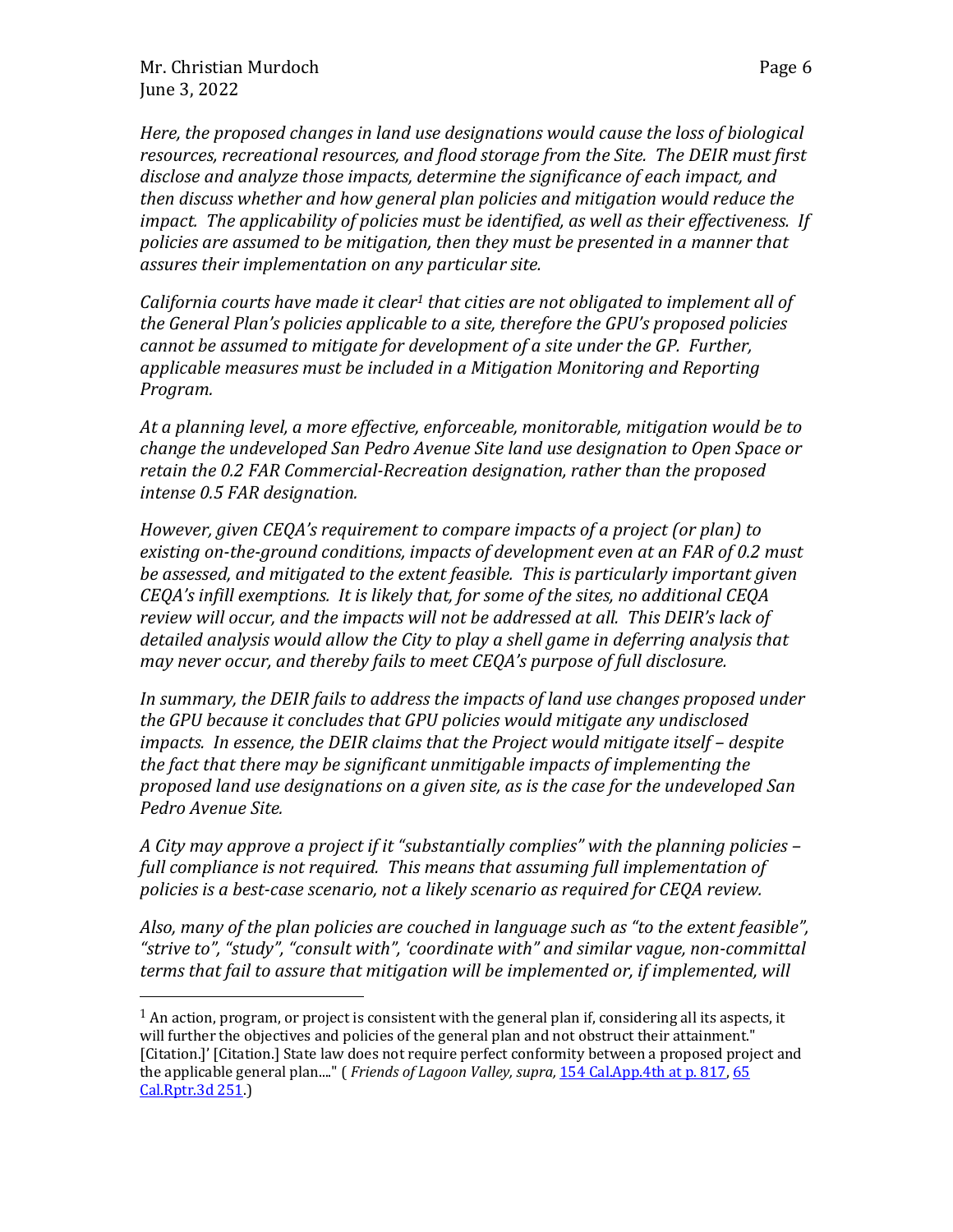*be successful in reducing a project's impacts to a less‐than‐significant level. There are* numerous examples of this in the Plan, including Policies CO-G-3, CO-I-1, CO-G-4, CO-I-19-23, SA-I-29, SA-I-109, SA-I-12, and many, many more. In addition, as can be seen in *these examples and many others, in many cases, the City relies on policies that assume mitigation by other agencies and jurisdictions over which it has no control. Under CEQA mitigation measures must include performance standards, rather than just aspirational goals or deferred studies. The DEIR must also translate these policies to enforceable measures before it can consider any potentially significant impacts to have been mitigated to less than significant.* 

*The City is required to comply with SB379 as stated in Chapter 1.2, General Plan Requirements: "Climate Change Adaptation and Resiliency Legislation (SB 379)…requires the safety elements of general plans to be reviewed and updated to include climate adaptation and resiliency strategies." SB379 further requires the identification of hazard zones that can serve as mitigation areas for said hazards, yet the GPU fails to identify any properties in Pacifica for such mitigation and it is insufficient to only set "Coastal Resiliency Policies" when areas like the Undeveloped San Pedro Avenue Site would qualify to be designated as hazard mitigation sites due to its many hazard vulnerabilities and ESHA designation.* 

*In addition to rendering the DEIR inadequate, these omissions subvert the basic purpose of planning, which is to plan so that appropriate land uses can be located so as to avoid or minimize environmental impacts. Rather than plan for sensitive sites such as the undeveloped San Pedro Avenue Site, as detailed below, the City is proposing to adopt non‐protective land uses (at the Site, Coastal Residential Mixed Use) and then use general policies (full compliance with which is not mandatory) relying mostly on deferred studies to reduce impacts. This approach (and the underlying DEIR) is inadequate because it uses magical thinking ‐ in theory, the plan policies reduce all impacts to less than significant in spite of on‐the‐ground evidence to the contrary – rather than evidence‐based analyses.* 

#### **Response Deficiency:**

The FEIR fails entirely to address this comment in a substantive and good faith way. It fails to address specific evidence provided in the comment. Instead is simply defers the analyses to a future date, and continues to insist that while the policies are not mitigation, they will, in fact mitigate all of the impacts to a less than significant level and, if not, that will occur in some future environmental review. This is illogical and impermissible

#### **Original Comment:**

# *Criteria of Significance/Topics Addressed*

*As detailed in specific comments below, the DEIR fails to focus its impact analysis to reasonably foreseeable types of impacts. Instead, the impacts are just the same questions in the standard Initial Study checklist. This is an EIR, not an Initial Study.*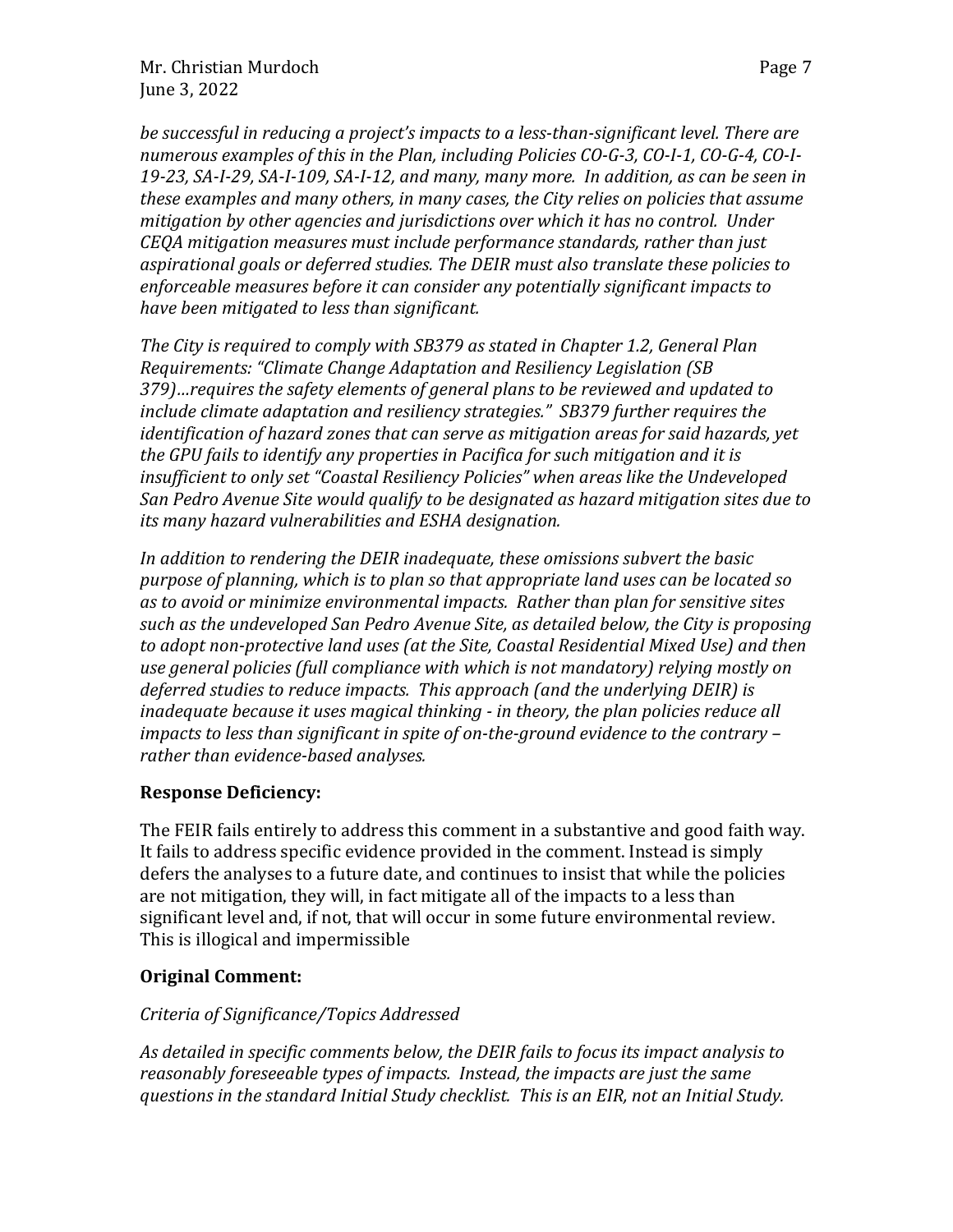*This DEIR is required to identify and focus on impacts of importance, not the items in the CEQA Initial Study checklist. For example, impacts and mitigation measures should be called out for each special‐status species that may be affected by buildout of the plan.*

#### **Response Deficiency:**

The EIR fails to address this comment.

### **Original Comment:**

#### *Biological Resources*

*As noted in a letter submitted separately by Dr. Peter Baye, the Site is valuable habitat for special status species. In addition, habitat values and flooding hazards for the adjoining Rhodes development site, which extend onto the San Pedro Avenue Site, are presented in painstaking detail by expert technical specialists in the California Coastal Commission's Staff Report for the proposed development of that site (CDP Application 2‐19‐0026, dated 12/7/2020), which was never referenced or considered in this DEIR. Willful omission of this critical information on its face renders this DEIR invalid.* 

*This DEIR does not accurately disclose the San Pedro Avenue Site's conditions as part of the environmental setting, disclose project impacts, nor discuss the effectiveness of plan policies as mitigation.* 

*For example, Figure 3.7‐3 in the Biological Resources chapter shows this Site as having no sensitive or critical habitat values, yet evidence by Dr. Peter Baye as well as that provided by the Coastal Commission's expert biologists shows that it does have sensitive species and habitats. The CCC Staff Report for the adjacent Rhodes project site considers that entire site to be an Environmentally Sensitive Habitat Area ("ESHA"), and similar habitat exists on the San Pedro Avenue Site, making it likely that that Site also would be ESHA. Similarly, the DEIR focuses on the National Wetlands Inventory while excluding detailed wetlands mapping of this Site, thereby rejecting on‐ the‐ground analyses in favor of large‐scale remote mapping (see Figure 3.7‐2). The CCC Staff Report on the Rhodes site further identifies the undeveloped San Pedro Avenue Site as "likely wetlands" (see Figures 1a and 1b, on p. 134 of the CCC Staff Report).*

*Similarly, as described in the CCC Staff Report, a California Red Legged Frog ("CRLF") was found in the drainage separating the undeveloped San Pedro Avenue Site from the Rhodes site, and would clearly have important habitat on the San Pedro Avenue Site (see CCC Staff Report Figure 2, on p. 134). Further, given that the frog was found at the upstream end of the drainage on the Site, and likely traveled up that drainage to the point where it was encountered, it is likely that a much greater portion of the San Pedro Avenue Site is CRLF habitat than shown on that figure.* 

*The lower portion of San Pedro Creek also has been found to be habitat for the special‐ status tidewater goby (see Baye report referencing Sutter and Kinziger, 2019). This*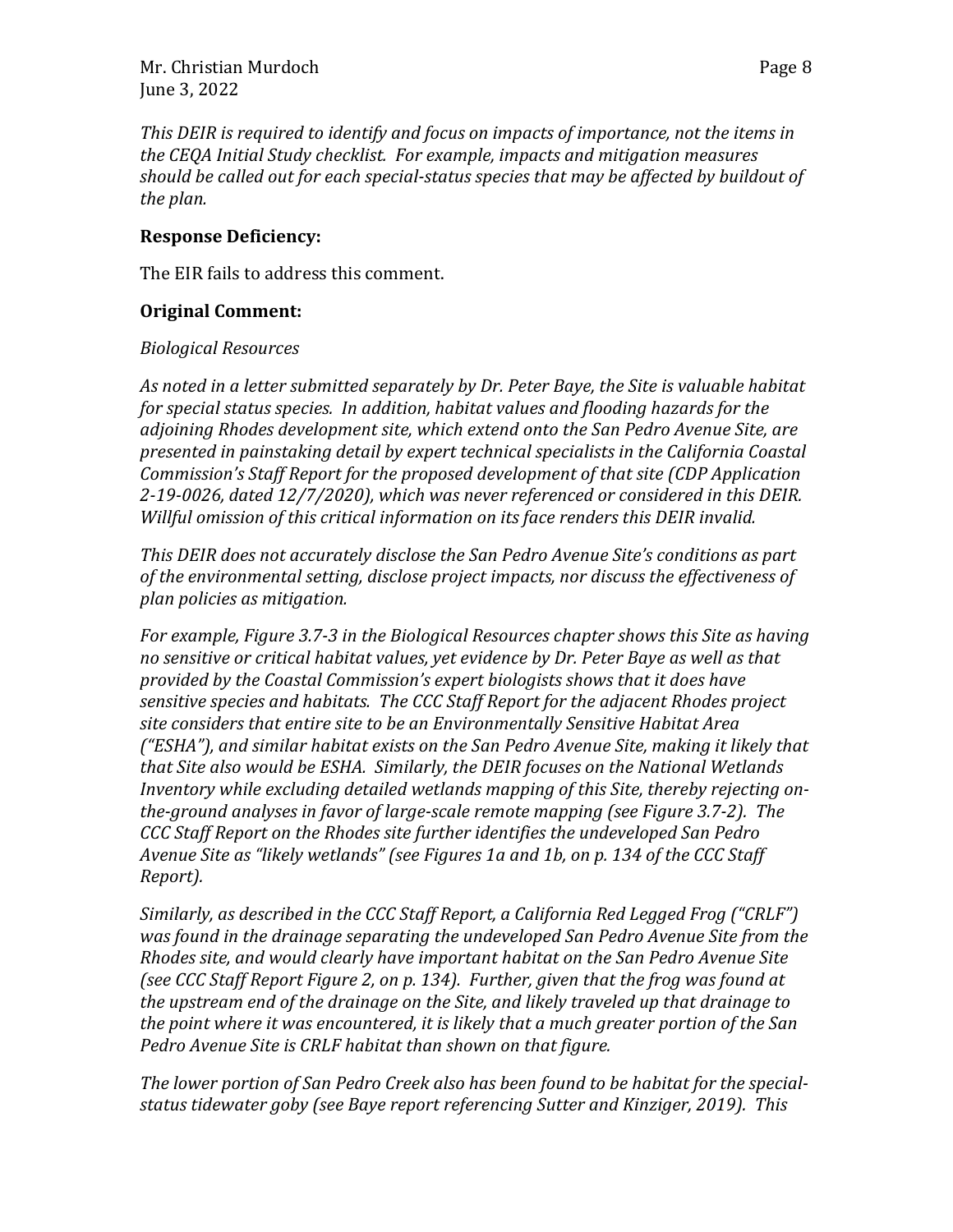*habitat may be adversely affected by contaminated runoff that would result from development of the undeveloped San Pedro Avenue Site. This impact also must be addressed in the DEIR.* 

*Finally, the proposed site designation fails to meet CCC policies, as summarized in the 2020 Staff Report for the denied Rhodes Project (emphasis added):*

*"In short, the portion of the site within the Commission's permitting jurisdiction is all ESHA and undevelopable for the proposed range of uses and structures. Although some provisions in the LCP allow for reductions to habitat buffers in the event that the buffer renders the site undevelopable, in this case it is the actual ESHA area that is affected by development (and not the buffer from it), and the City has approved development in the portion of the property that is within its jurisdiction and subject to the LCP. The Commission finds that there is no location on the site that is outside of ESHA and sufficient to protect the habitat, as required by the Coastal Act, and, as such, there aren't siting and design conditions available to the Commission to correct this Coastal Act inconsistency. Therefore, the Commission finds the proposed project inconsistent with the Coastal Act's sensitive habitat protection requirements cited above, requiring project denial."*

*Given the evidence already provided to the City that much, if not all, of the undeveloped San Pedro Avenue Site is environmentally sensitive habitat and likely qualifies as an ESHA, the DEIR must investigate to what extent those conditions exist on the Site. It is entirely possible that the whole Site is ESHA, and therefore should be designated as such in the General Plan. Alternatively, designating it for residential mixed‐use development likely assures a significant environmental impact will occur, and the DEIR must disclose those potential impacts. It should be noted that this is not a disagreement among experts, as the DEIR provides NO evidence supporting its finding that the proposed land use designation for that Site would not result in a significant impact, and the City is in receipt of substantial evidence to the contrary.*

# **Response Deficiency:**

The EIR fails to address this comment in a meaningful way. Rather it states that there is substantial evidence in both directions and this will be resolved in future CEQA reviews. It also must meaningfully address the expert, evidenced based conclusions presented by the commenting consulting and agency biologists. This EIR is required to consider the competing conclusions now, not later. It fails on both counts.

#### **Original Comment:**

*Land Use Environmental Setting*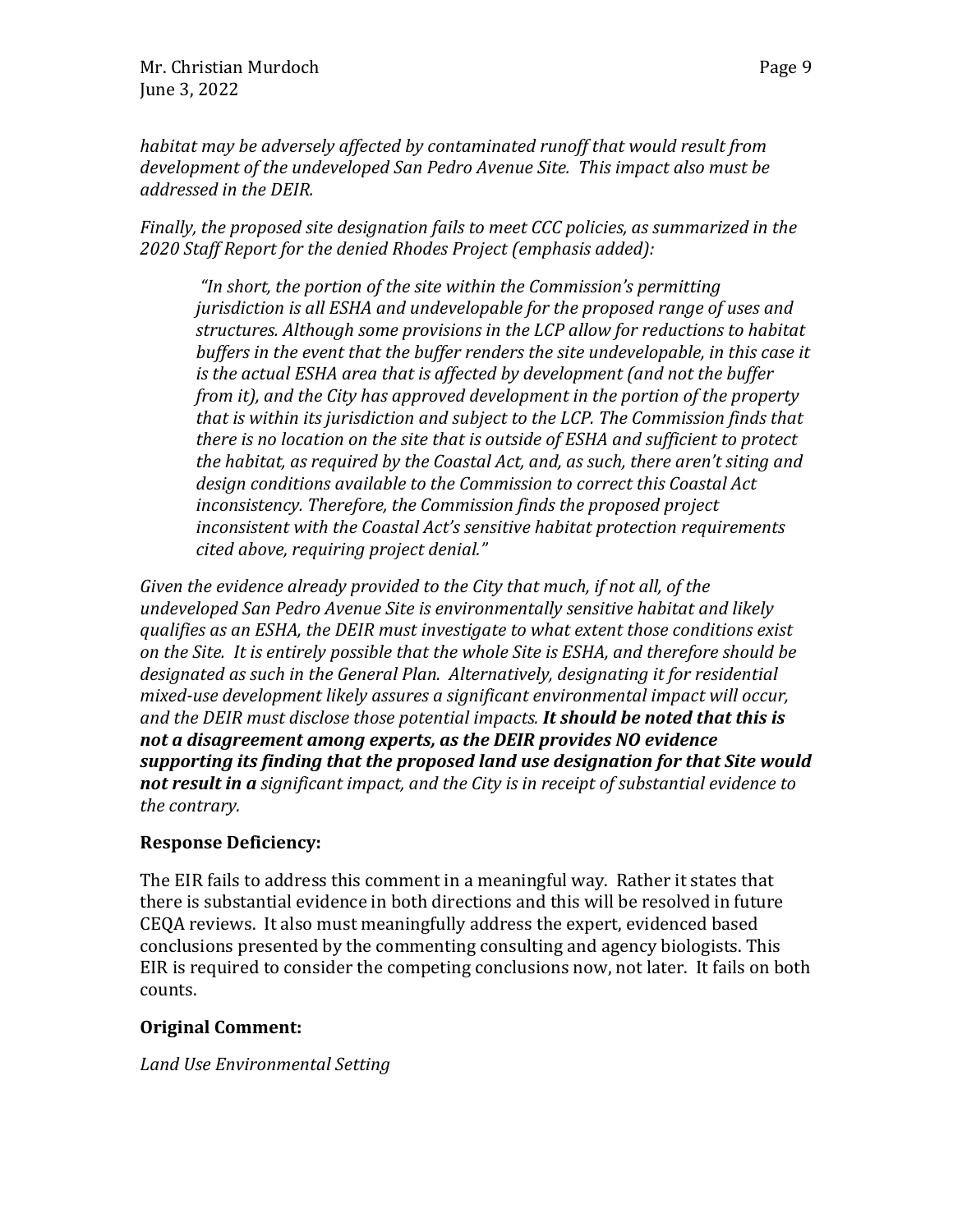*Chapter 3.1, overall: The list of General Plan Policies that purportedly reduce impacts fails to describe how or to what degree impacts are reduced. Please add this analysis* for Impacts 3.1-1, 3.1-2, and 3.1-3, considering that not all General Plan policies are *required to be implemented by the City.* 

*With respect to the undeveloped San Pedro Avenue Site please address the clear non‐ compliance of the GPU's high intensity land use designation with the policies of promoting wetlands preservation (CO‐I‐4), minimizing impacts of coastal development on vegetation (CD‐I‐16), Open Space Conservation and Habitat Protection (LU‐I‐13), Open Space Preservation (OC‐G‐5), Protection of Creeks and Riparian Areas (CO‐G‐9), Other Environmentally Sensitive Areas (CO‐G‐11) , and Protection of Biological Resources with New Development (CO‐I‐26). Please revise the land use designation for consistency with the policies.*

*As noted in its denial in Application CDP‐2‐19‐00262, the California Coastal Commission has declared this area an ESHA. Please revise the land use designation for consistency with Verification of ESHA (CO‐1‐27) and Management of ESHA (CO‐I‐28), and Habitat Preservation (CO‐I‐31).*

*Chapter 3.1 also needs to be revised to address potential land use incompatibilities. As written there is no assessment of any potential incompatibilities of proposed new land uses with existing nearby uses. For example, the DEIR does not disclose if intense residential development of the undeveloped San Pedro Avenue Site will have noise or traffic incompatibilities with surrounding residential land uses. The DEIR also does not disclose if intense residential development of the undeveloped San Pedro Avenue Site would displace flood storage, important habitat, or recreational uses of the Site.*

# **Response Deficiency:**

The EIR fails to address this comment in good faith and instead, once again, punts the analysis to some future date. It should be noted that the Coastal Conservancy also commented similarly that the policies in the Plan are in conflict with reality.

# **Original Comment:**

# *Geology, Soils, and Seismic Risk*

*CEQA Guideline 15126.2(a) states, "The EIR shall also analyze any significant environmental effects the project might cause by bringing development and people into the area affected…..Similarly, the EIR should evaluate any potential significant impacts of locating development in other areas susceptible to hazardous conditions (e.g., floodplains, coastlines, wildfire risk areas) as identified in authoritative hazard maps, risk assessments, or in land use plans addressing such hazard areas." As*

<sup>2</sup> CCC Denial of CDP‐2‐19‐0026**,** Exhibit 11 at

https://documents.coastal.ca.gov/reports/2021/3/F16a/F16a‐3‐2021‐exhibits.pdf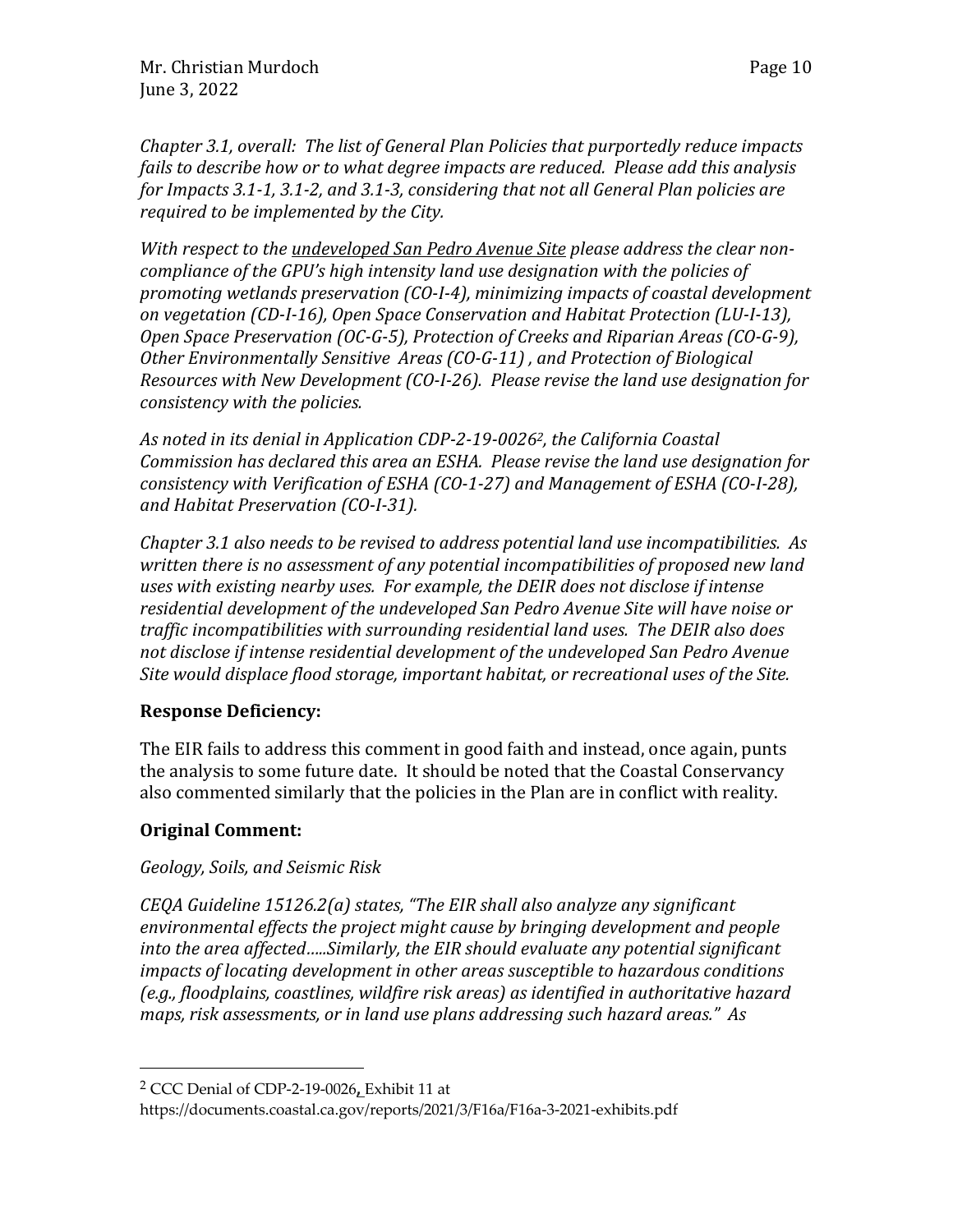*described below for both geology and hydrology, this DEIR fails to conduct these required assessments.*

### **Response Deficiency:**

The EIR fails to address this comment in good faith and instead, once again, punts the analysis to some future date.

### **Original Comment:**

*Figure 3.6‐1: The undeveloped San Pedro Avenue Site appears to include areas of Very High and Medium liquefaction potential (DEIR Figures 3.6‐1 and 3.6‐2). It also may be subject to impacts from coastal erosion, as described on DEIR p. 3.6‐14 and elaborated upon in the CCC's Staff Report for the adjacent Rhodes site. Yet the GPU's land use designation seems oblivious to these threats, and the DEIR fails to analyze these reasonably foreseeable potential Project impacts.* 

#### **Response Deficiency:**

The EIR fails to address this comment in good faith and instead, once again, punts the analysis to some future date.

### **Original Comment:**

*Impacts 3.6‐1 and 3.6‐3: The DEIR provides no analysis of the potential impacts of proposed land use designations shown in the GPU land use map.* 

*It also fails entirely to address whether and how the listed general policies will reduce impacts such as those identified above for the undeveloped San Pedro Avenue Site to less‐than‐significant levels and then inexplicably finds the impacts to be minimal. The DEIR just lists the policies and concludes that the impacts would be less than significant. There's a big difference between reducing impacts, which is what the policies are aimed at, and reducing them to a less‐than‐significant level. The DEIR must be revised to analyze the impacts of the proposed changes in land use compared to existing conditions.* 

*Further, please provide monitorable, enforceable mitigation for these potentially severe impacts on the undeveloped San Pedro Avenue Site. The proposed policies mostly involve future studies, which do not suffice as mitigation, particularly in the absence of express performance standards. Please note that Geologic Hazard Abatement Districts do not ensure mitigation, but rather just shift funding responsibilities for mitigation from the City to buyers of subject properties.*

#### **Response Deficiency:**

The EIR fails to address this comment in good faith and instead, once again, punts the analysis to some future date. Vague, unenforceable policies continue to be substituted for actual mitigation.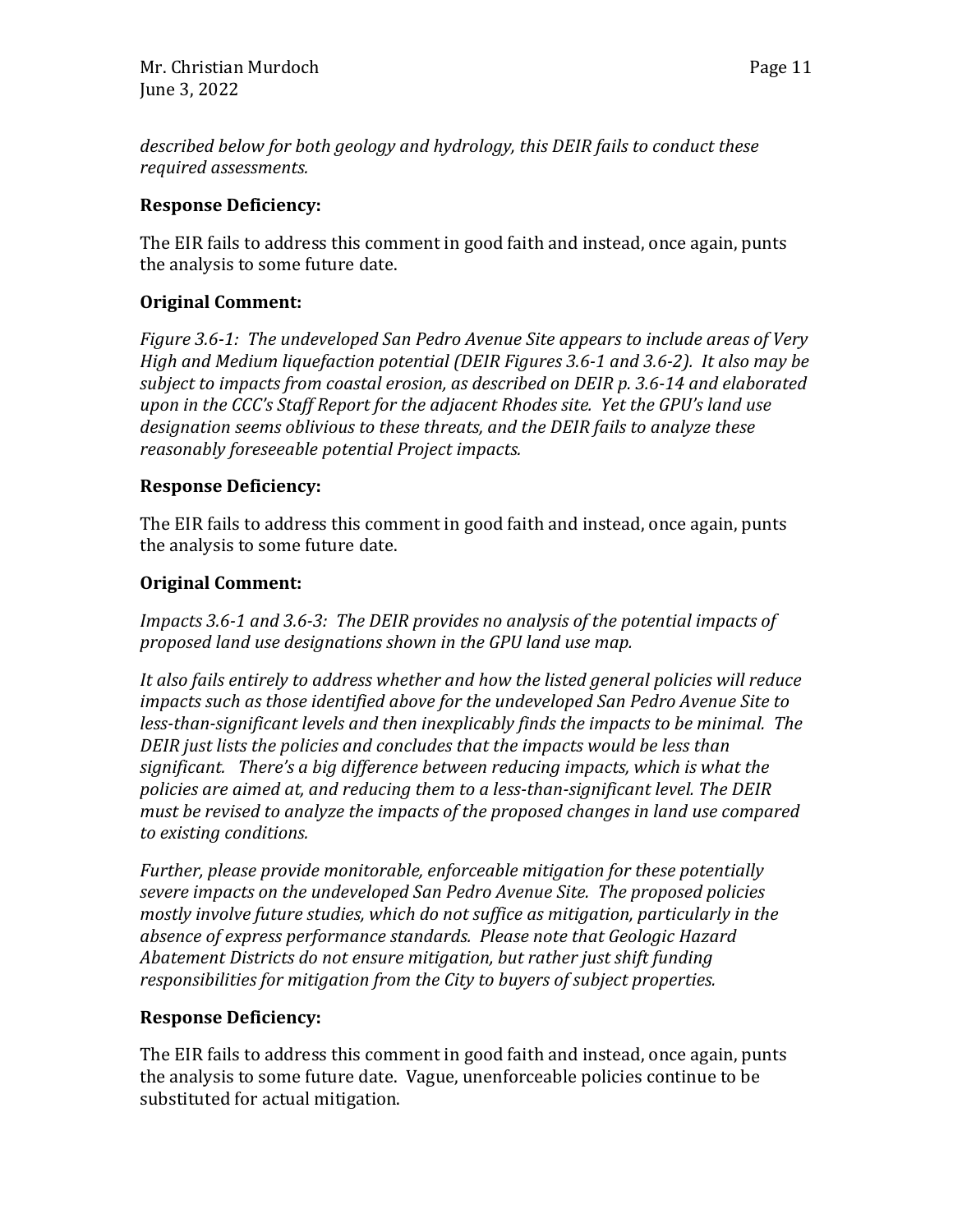### **Original Comment:**

#### *Hydrology and Water Quality*

*The Hydrology and Flooding section introduction states that the section analyzes water resources "in relation to the location of projects comprising the buildout of the Proposed Project [General Plan]." (DEIR p. 3.5‐1). However no such analysis is included relative to those projects.* 

*The DEIR also states, "San Pedro Creek has a history of flooding in the Linda Mar area," (p. 3.5‐8) but the DEIR provides no information on flooding at the sites where land use is proposed to intensify substantially as a result of the GPU. The PPCA has provided the City with photos of the Site entirely flooded to a depth of several feet, indicating that substantial flooding has occurred on the Site. This flooding occurred again in the 2021‐2022 rainy season. The City has been provided with evidence (attached hereto and submitted by PPCA under separate cover) that the Site has been frequently flooded by San Pedro Creek, the adjacent hillsides, is subject to flooding under projected sea level rise, and is subject to tsunami hazards.* 

*The 2014 DEIR for the Pacifica General Plan Update at Figure 3.5‐1 showed the Site is subject to flooding from tsunami runup. However, without explanation, that figure has been omitted from this DEIR. Why was this figure deleted? As noted in the DEIR and the CCC Staff Report, tsunami runup is a hazard that will only worsen with sea level rise.*

*As detailed in the CCC Staff Report on the adjacent Rhodes project site,*

*"With respect to coastal hazards, the site would be subject to potential future impacts from the combination of shoreline retreat, sea level rise, wave runup, and inundation. As proposed, the structures are not sufficiently sited and designed to avoid such problems, and the northernmost building includes a basement structure, all of which would be subject to flooding over the expected life of the development. "*

*"… Commission staff geologist Dr. Joseph Street estimates that with 6.6 feet of sea level rise, wave runup with the 100‐year storm could extend about 170 feet inland of the shoreline (i.e., of MHTL) across the beach and flatter ground near San Pedro Creek, northeast of the project site. This provides a more conservative estimate of potential storm wave runup beyond the future shoreline position. If 170 feet of horizontal wave runup distance is added to the projected future shoreline position (with 5.7 or 6.6 feet of sea level rise), the seaward portion of the project site (where Building 1 is proposed which includes the two‐story surf shop on the first floor, office and storage space on the second floor, and a 3,500 square‐foot basement subgrade) would be affected by wave runup within the 100‐year analytic period referenced by the LCP.*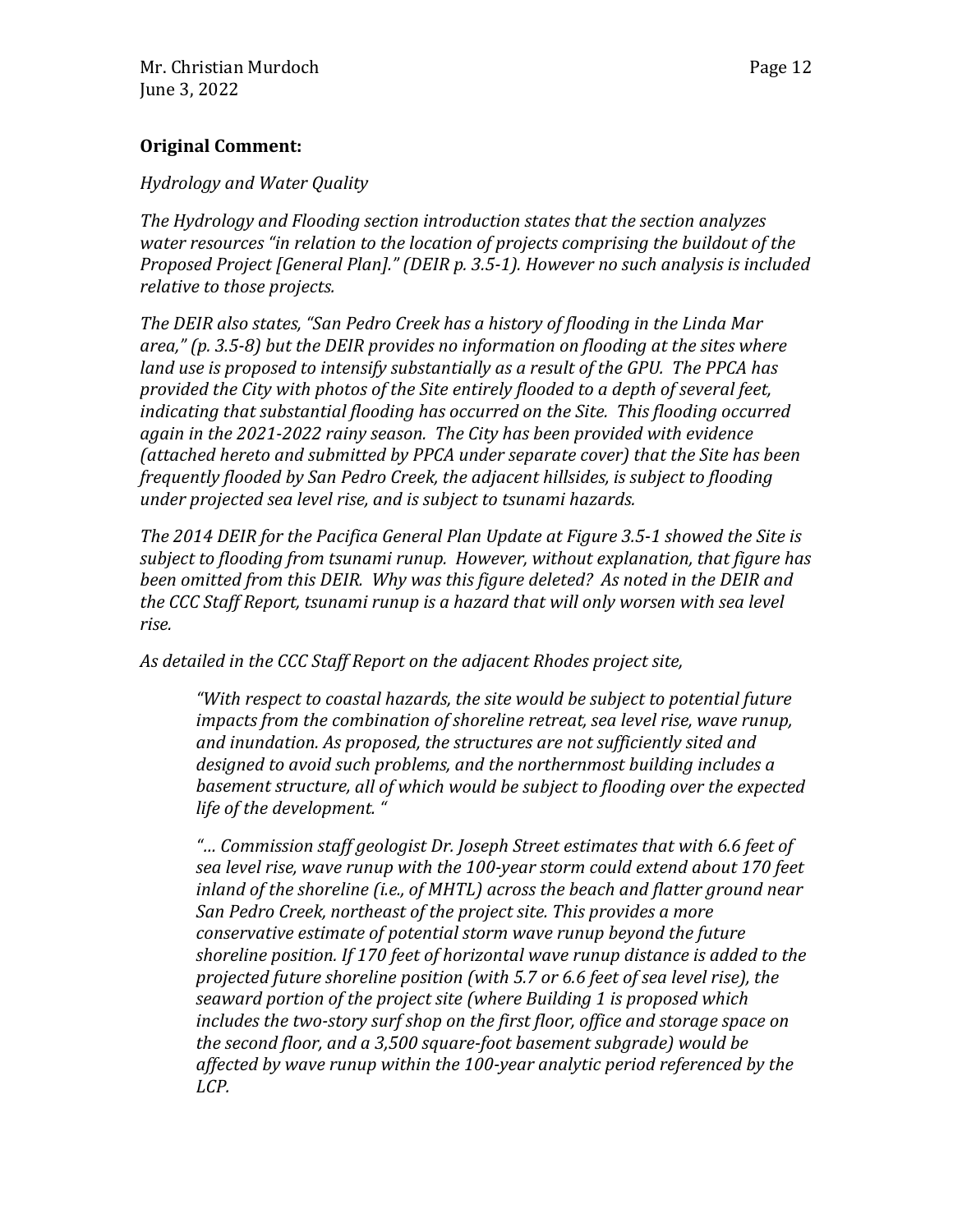*"Another option to approximate the future wave runup hazard risk to the site is to add projected sea level rise to the current FEMA 100‐year flood elevation. Adding the medium‐high risk scenario sea level rise projection (+5.6 to +6.9 feet by 2090‐2100) to the current FEMA 100‐year flood elevation of the VE zone (representing areas within the 1% annual chance coastal floodplain which have additional hazards associated with storm waves) where the proposed project is located (i.e., at +17 feet elevation) yields a rough estimate of the future 100‐year flood elevation in the range of +22.5 to +24 feet NAVD88. Given the existing elevations at the project site (+16 to +21 feet) and the elevations of the topographic lows adjacent to the project site (+16 to +17 feet NAVD88), it is thus possible that future flood elevations in this range affect at least a portion of the project site toward the end of the project life. At the very least, additional, more detailed analysis would be needed to rule out this possibility."*

*The San Pedro Avenue Site is lower than the adjacent Rhodes project site, rendering it even more likely to be impacted from coastal flooding hazards. This should have been considered in planning for Site development in the GPU, as well as in determining impacts in the DEIR.* 

*Because the undeveloped San Pedro Avenue Site is located in the Coastal Zone, designation of the Site must be assessed for compliance with Coastal Commission policies with respect to flooding and sea level rise. The Commission's draft polices state that LCP's must integrate sea level rise into planning, using a maximum rise of 6.3 feet, which is based on the best available science as identified in the CCC Staff Report on the adjacent Rhodes project site. The Coastal Commission Guidance is that coastal hazard risks should be avoidable, wherever feasible. Increasing development density on an undeveloped site subject to sea level rise and other coastal hazards is the opposite of this Coastal Commission Guidance. The DEIR fails to even mention this impact.* 

*The DEIR Hydrology discussion fails to even disclose, much led address, the tsunami and sea‐level‐rise flooding related hazards associated with this Site (see, for example, DEIR Figure 3.5‐1, which shows the Site as having no flooding hazards), in spite of detailed evidence of those hazards provided by the California Coastal Commission's experts. The DEIR consistently ignores on‐the‐ground analyses, in favor of less‐ accurate generic mapping, rendering the document inadequate.*

*In the 2014 DEIR for that General Plan Update, the Hydrology section included an impact on sea level rise (Impact 3.5‐6). Inexplicably that impact, as well as Impact 3.5‐* 7 in the 2014 DEIR, have been deleted, leaving a jump from Impact 3.5-5 to 3.5-8 in the *2022 DEIR. Given that the undeveloped San Pedro Avenue Site would be subject to extreme flooding from sea level rise and that runoff to and from the project Site would aggravate that flooding (see CCC comments), this issue must be addressed in the stormwater runoff and flooding discussions of this Project and DEIR.*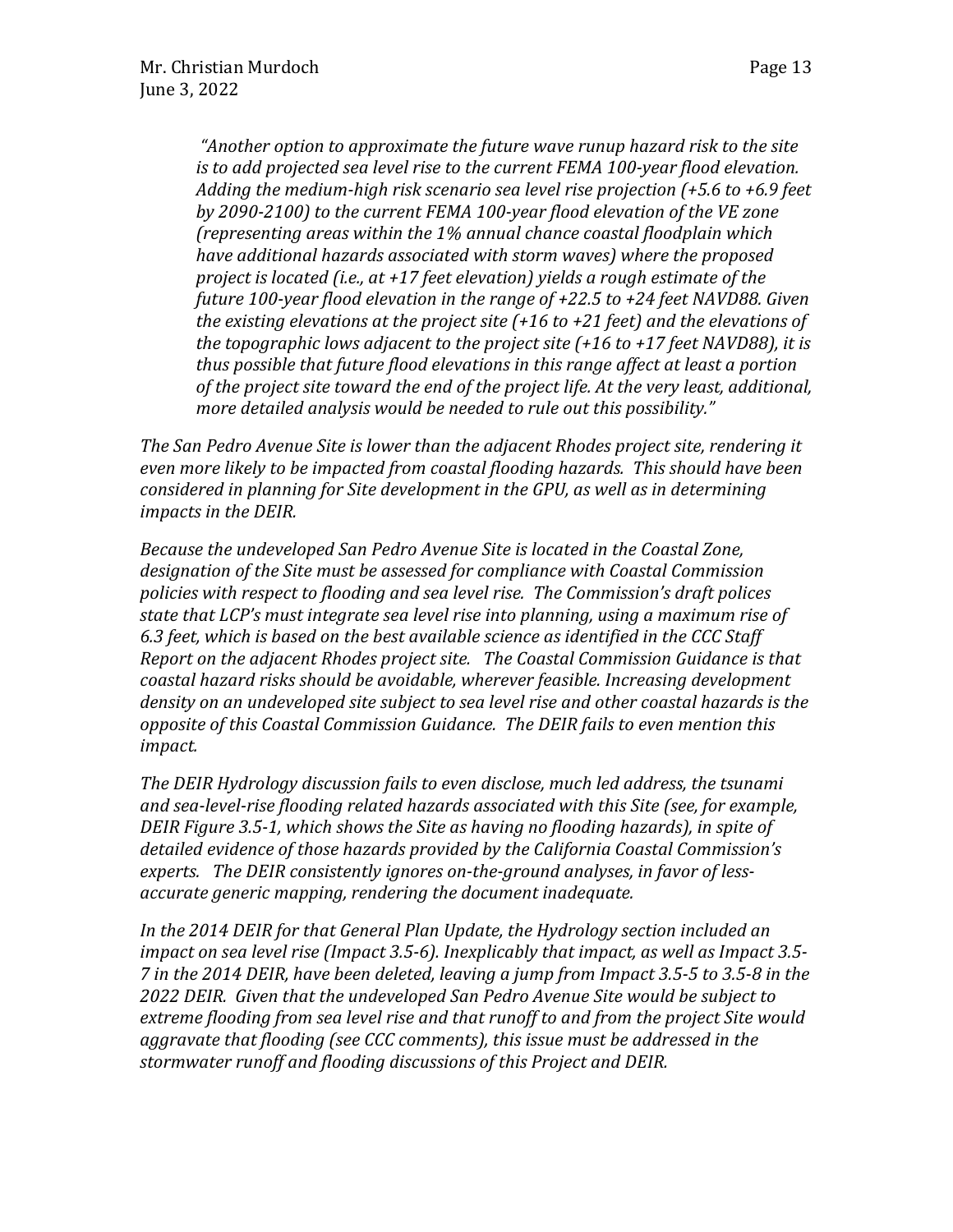*Also, designating this Site for development is in clear violation of sea‐level‐rise policies in the General Plan Update itself. The fact that the City is willing to adopt a land use plan that is inconsistent with the policies in the very same plan shows that the policies are not effective mitigation.* 

*As mitigation, please revise the land use element of the Project to eliminate the density increases in these areas and respond to the real hazards by reducing densities instead. The DEIR – by suggesting unenforceable policies that conflict with the underlying land use as mitigation measures ‐ does not comply with CEQA requirements for mitigation, which must be both enforceable and verifiable, and must actually mitigate the impact.*

### **Response Deficiency:**

The EIR fails to address this comment in good faith and instead, once again, punts the analysis to some future date. Specific evidence of site flooding is ignored in favor of non-specific regional studies.

# **Original Comment:**

### *Public Services and Recreation*

*The draft general policies state that access to coastal areas shall be maximized. Yet, this Project would eliminate an informal access trail to the beach, as documented in a set of photos and maps attached to our previous comments. The DEIR entirely omits coastal access outside of designated parks from its impact analysis. The Project's impacts on access through the Site are not disclosed in this DEIR.* 

#### **Response Deficiency:**

The EIR fails to address this comment in good faith and instead, once again, punts the analysis to some future date. Specific evidence of loss of coastal recreational resources is ignored in favor of deferred studies.

#### **Original Comment**

#### *Alternatives*

*As described previously, the DEIR fails to provide clear objectives as required by CEQA. This makes it impossible to determine if the range of alternatives in the DEIR is appropriate. This deficiency is compounded because project alternatives must reduce impacts compared to the Project and, as detailed above, the DEIR fails to adequately address potential impacts of the Project on nearly all topics.* 

*Further, it appears that the alternatives addressed in Chapter 4 are merely planning options and not actual CEQA alternatives. In fact, the three criteria on DEIR p. 4‐2 state that the alternatives were selected to, "bracket the range of choices that have the broadest support from the community", apparently without specific consideration of their potential environmental impacts.*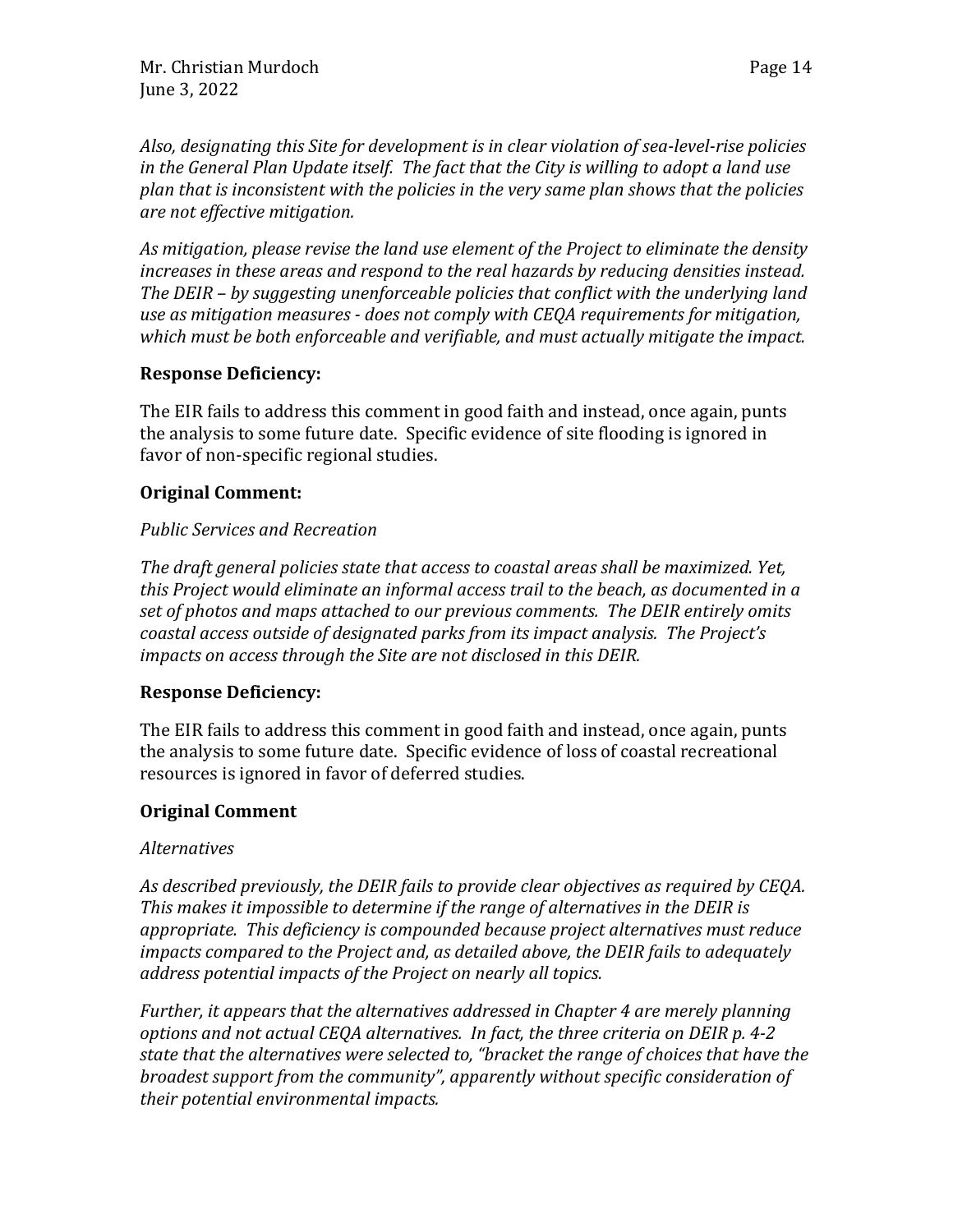*There is no location‐specific analysis of flooding in this DEIR alternatives chapter, which results in inaccurate statements that the no‐project alternative would increase flood hazards compared to the proposed Project. Certainly this is false at the site. More generally, why wouldn't ongoing flood‐improvement projects continue with or without the project?* 

# **Response Deficiency:**

The EIR fails to address this comment in good faith and instead, once again, punts the analysis to some future date. Specific evidence of site flooding is ignored in favor of deferred studies.

# **Original Comment**

# *Planning Issues*

*As noted above, the proposed Coastal Residential Mixed Use land use designation at the undeveloped San Pedro Avenue Site would subject increased densities of people to geologic and hydrologic hazards, in non‐conformance with both City and LCP policies. Further, sensitive ecological resources would be adversely affected, which also undercuts and fails to comply with the policies regarding those resources. As noted in the DEIR's Project Description, the Site's current Commercial Recreation land use designation is most similar to the GPU's proposed Visitor Serving Commercial (VC) designation. The VC designation, "allows uses that create public access to the coastal setting and are adaptable to changing environmental conditions: campgrounds, rustic lodging, concession stands, warming huts, outdoor event sites, and similar uses. Development may occur up to a 0.20 FAR, but must have an overall very low‐intensity character on sites of more than one acre. Buildout is assumed at 0.05 FAR, recognizing the large land areas and minimal buildings expected to support recreational uses." (DEIR, p. 2‐14.)* 

*It is clear that, given the Site location and constraints, the GPU's policies as applied at the undeveloped San Pedro Avenue Site can only be met by applying the Conservation (C) General Plan designation and associated zoning because of the on‐site hazards and identified ESHA.*

# **Response Deficiency:**

The EIR fails to address this comment in good faith and instead, once again, punts the analysis to some future date. The response is illogical and wholly deficient as it ignores the obvious impacts of site development.

# **Conclusions**

The FEIR fails entirely as an informational disclosure document because of its assumptions that plan policies would equate to mitigation and its failure to actually analyze the effectiveness and likelihood of implementation of those policies.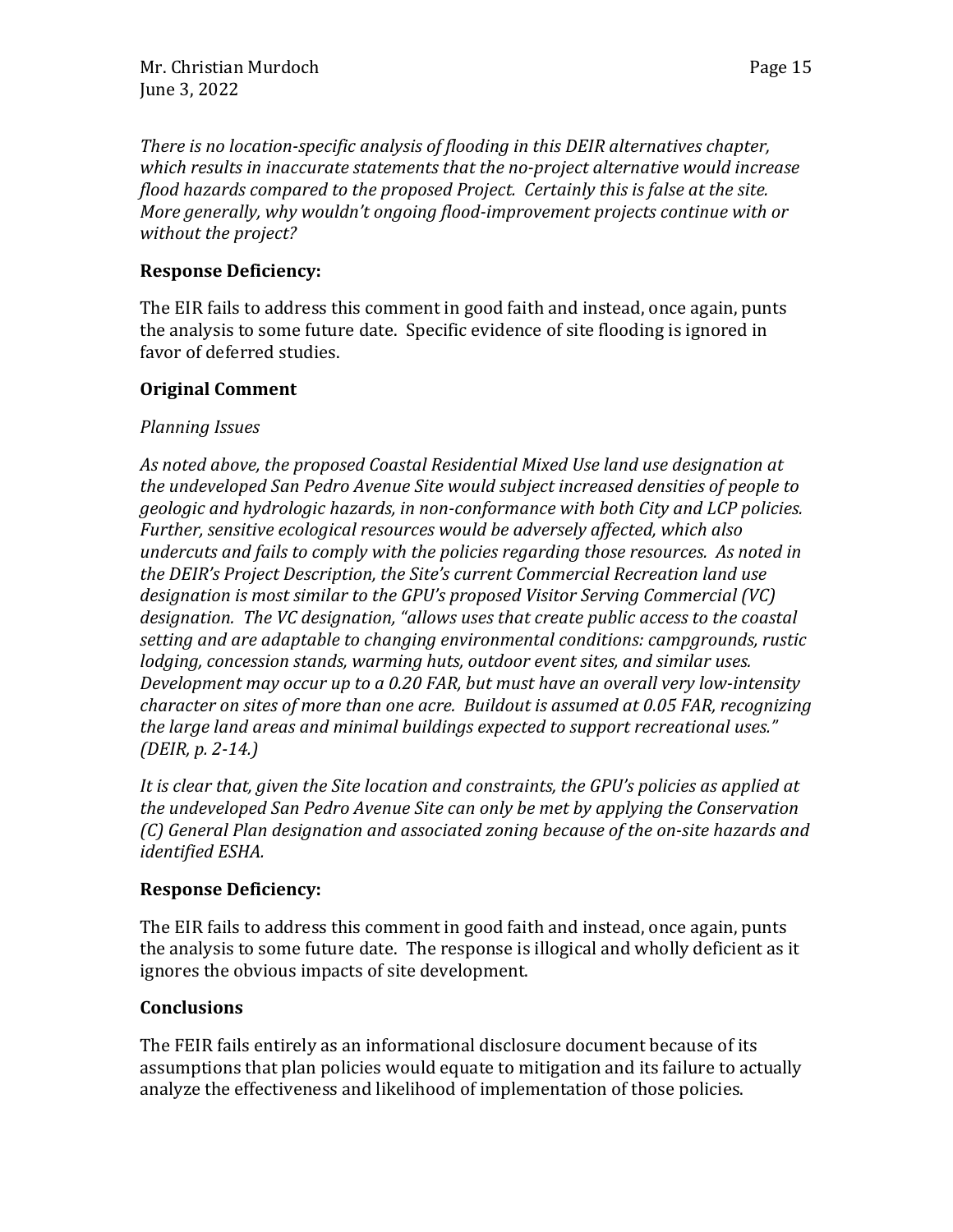Further, with respect to the undeveloped San Pedro Avenue Site, the DEIR ignores voluminous substantial evidence of major flooding hazards and ecological sensitivity of the Site. While an FEIR may choose between conflicting experts' opinions, if they are all supported by evidence, it cannot fail to disclose evidence contrary to its own conclusions, which, with respect to both flooding and biological resources on the Site, are entirely unsupported by either evidence or analysis.

It is my professional opinion that, given the extent of the flaws detailed above, which reflect only a partial review of the FEIR's technical sections, this document does not meet CEQA requirements for full disclosure of potential impacts of the proposed project.

The FEIR's failure to address the deficiencies cited above are especially critical because of the potential for "infill" residential projects to be permitted under CEQA exemptions for such projects as permitted under CEQA Guideline Sections 15182, 15183, and 15183.3. While this DEIR promises further site-specific CEQA review, it is possible that for some developments, no such review could occur. In those cases, given the analytical deficiencies in this DEIR, the impacts will not be assessed in any CEQA document. This sort of CEQA "shell game" would deprive the public and decision-makers of meaningful information and input in the environmental review process.

The DEIR anticipates Initial Studies and Negative Declarations for future compliance with CEQA, but contends that it is not required to currently assess Project level impacts. (DEIR, p. 44.) Such an assertion violates one of CEQA's prime policies; the prohibition against ignoring foreseeable impacts for later analysis is clearly proscribed by CEQA. *Laurel Heights.* Cases citing Laurel Heights continue to disapprove of program or plan-level EIRs that defer impact analysis: "tiering is not a device for deferring the identification of significant environmental impacts that the adoption of a specific plan can be expected to cause." *California Native Plant Soc. v. City of Rancho Cordova* (2009) 172 Cal.App.4th 603, 623-25.

Therefore, it is my professional opinion that the entire DEIR should be rewritten and recirculated for public review. The current approach of setting plus policies equals mitigation should be discarded and the impacts of the proposed land use changes should be carefully evaluated. Please feel free to contact me at 510 849- 2354 if you have any questions regarding the comments herein.

Sincerely

Philand Dusselt

Richard Grassetti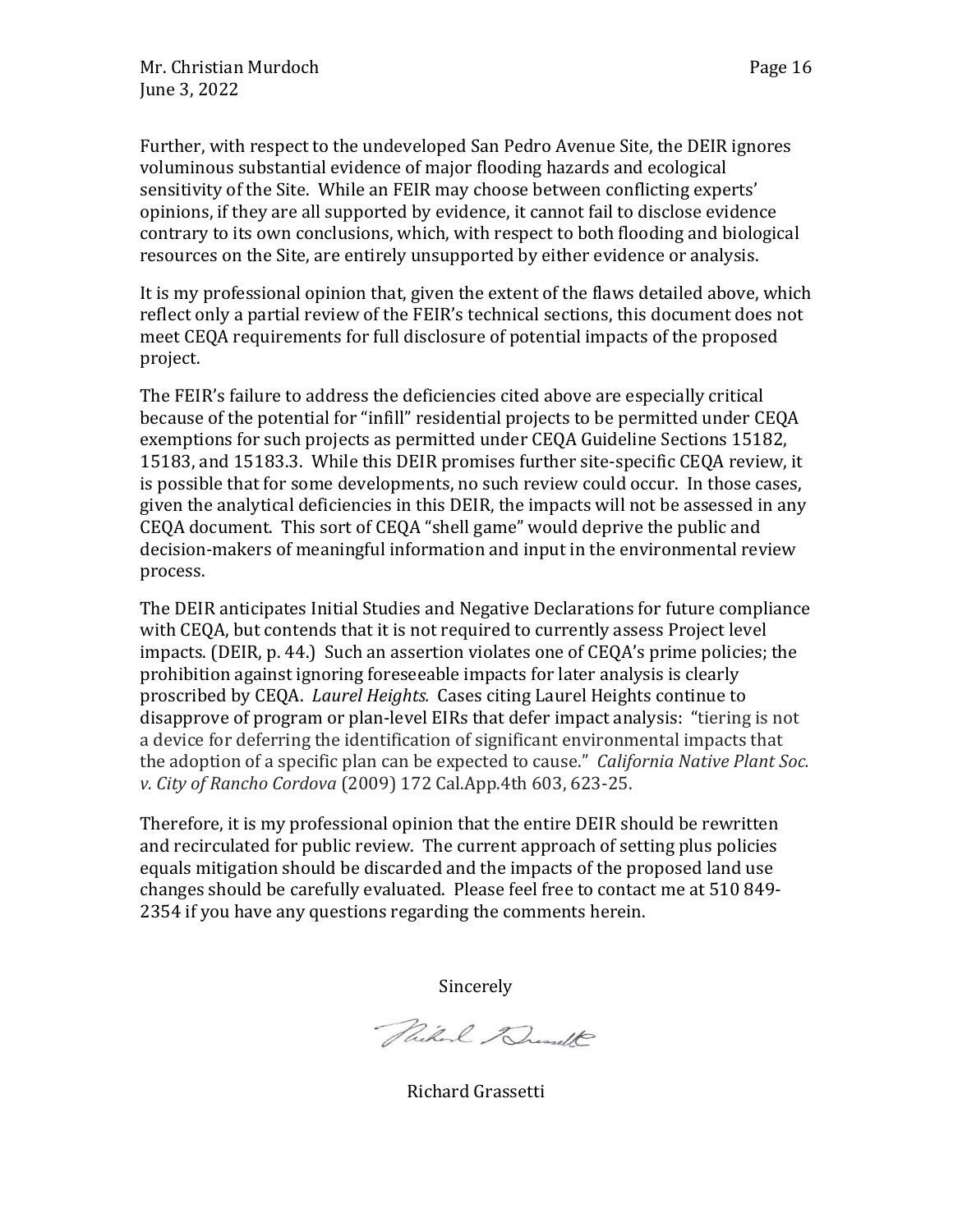### Principal Grassetti Environmental Consulting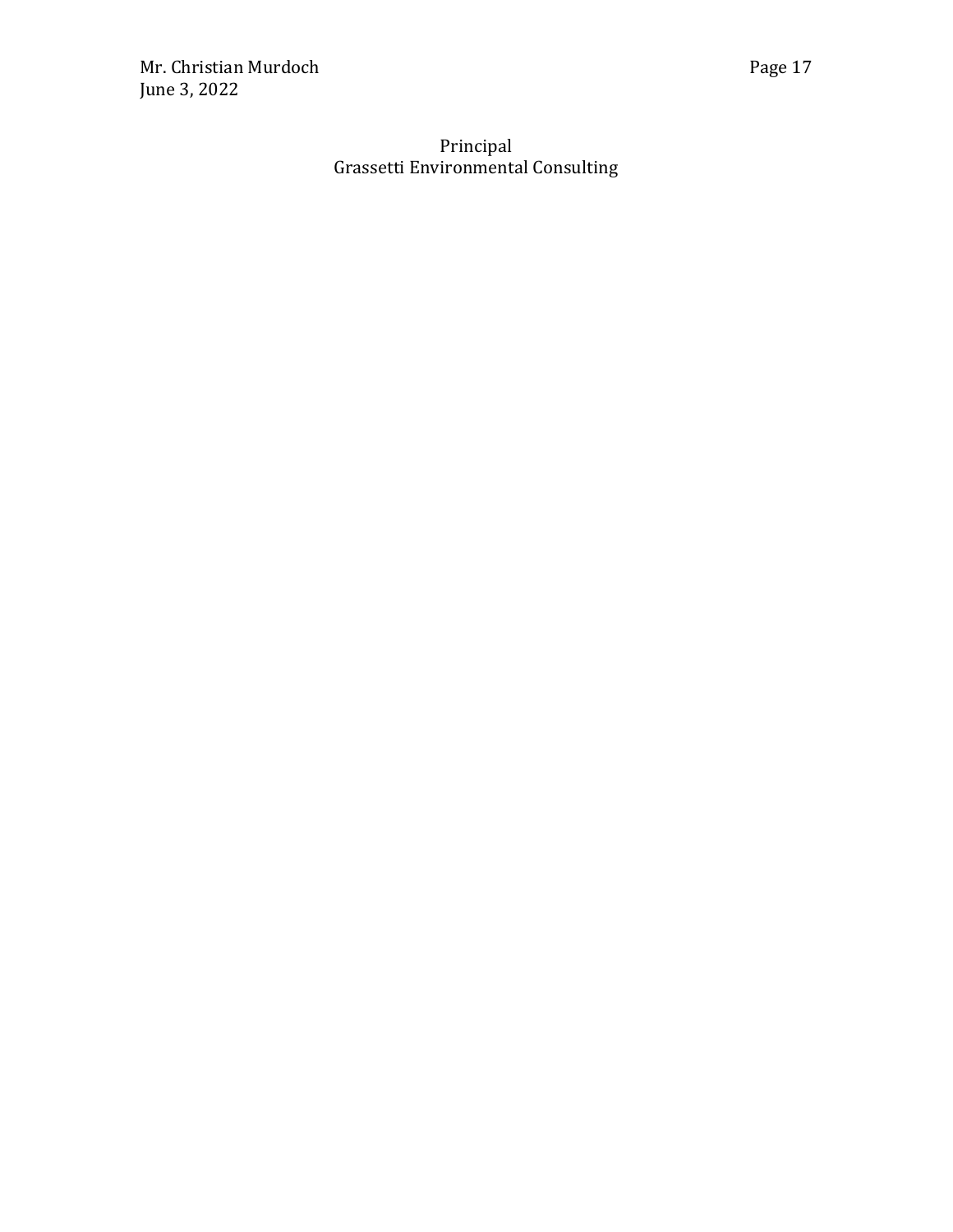# Attachment A: Grassetti Qualifications

| <b>Richard Grassetti</b>     |                                                                                                                                                                                                                                                                                                                                                                                                                                                                                                                                                                                                                                                                                                                                                                                                                                                                                                                                                                                                                                                                                                                                                                                                                                                                                                                                                                                                                                                                                                   |  |  |
|------------------------------|---------------------------------------------------------------------------------------------------------------------------------------------------------------------------------------------------------------------------------------------------------------------------------------------------------------------------------------------------------------------------------------------------------------------------------------------------------------------------------------------------------------------------------------------------------------------------------------------------------------------------------------------------------------------------------------------------------------------------------------------------------------------------------------------------------------------------------------------------------------------------------------------------------------------------------------------------------------------------------------------------------------------------------------------------------------------------------------------------------------------------------------------------------------------------------------------------------------------------------------------------------------------------------------------------------------------------------------------------------------------------------------------------------------------------------------------------------------------------------------------------|--|--|
|                              | <b>PRINCIPAL</b>                                                                                                                                                                                                                                                                                                                                                                                                                                                                                                                                                                                                                                                                                                                                                                                                                                                                                                                                                                                                                                                                                                                                                                                                                                                                                                                                                                                                                                                                                  |  |  |
| <b>Expertise</b>             | • CEQA/NEPA Environmental Assessment                                                                                                                                                                                                                                                                                                                                                                                                                                                                                                                                                                                                                                                                                                                                                                                                                                                                                                                                                                                                                                                                                                                                                                                                                                                                                                                                                                                                                                                              |  |  |
| <b>Responsibilities</b>      | <b>Principal Professional</b> Mr. Grassetti is an environmental planner with 40<br>years of experience in environmental impact analysis,<br>project management, and regulatory compliance. He is a<br>recognized expert on California Environmental Quality Act<br>(CEQA) and National Environmental Policy Act (NEPA)<br>processes. He also has served as an expert witness on<br>CEQA and planning issues. Mr. Grassetti regularly conducts<br>peer review and QC/QA for all types of environmental<br>impact analyses, and works frequently with public<br>agencies, citizens groups, and applicants. He has managed<br>the preparation of over 80 Federal and state environmental<br>impact assessment documents, as well as numerous local<br>agency planning and permitting documents. Mr. Grassetti<br>also has prepared over 300 technical analyses for these<br>documents. He has analyzed the environmental impacts of<br>a wide range of projects including infrastructure<br>improvements, ecological restoration projects, waste<br>management projects, mixed-use developments, energy<br>development, military base reuse projects, and recreational<br>facilities. In addition to his consulting practice, Mr.<br>Grassetti regularly conducts professional training<br>workshops on NEPA and CEQA compliance, and was a<br>lecturer for over 15 years at California State University,<br>East Bay, where he taught the University's class on<br>environmental impact assessment. |  |  |
| <b>Professional Services</b> | Management and preparation of all types of<br>environmental impact assessment and documentation<br>for public agencies, applicants, citizens groups, and<br>attorneys                                                                                                                                                                                                                                                                                                                                                                                                                                                                                                                                                                                                                                                                                                                                                                                                                                                                                                                                                                                                                                                                                                                                                                                                                                                                                                                             |  |  |
|                              | • Peer review of environmental documents for technical<br>adequacy and regulatory compliance                                                                                                                                                                                                                                                                                                                                                                                                                                                                                                                                                                                                                                                                                                                                                                                                                                                                                                                                                                                                                                                                                                                                                                                                                                                                                                                                                                                                      |  |  |
|                              | $E_{\text{true}}$ out units ago gown good                                                                                                                                                                                                                                                                                                                                                                                                                                                                                                                                                                                                                                                                                                                                                                                                                                                                                                                                                                                                                                                                                                                                                                                                                                                                                                                                                                                                                                                         |  |  |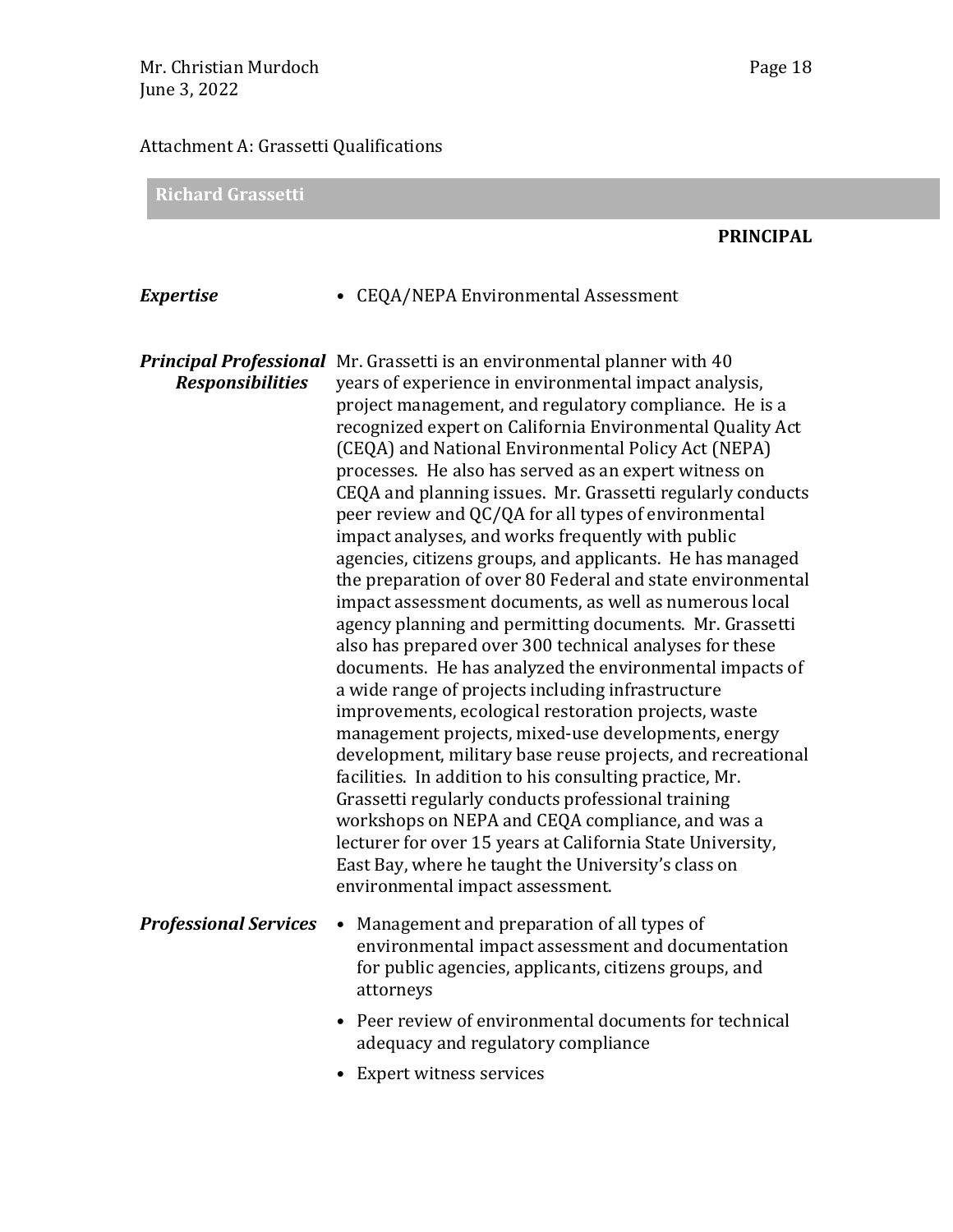|                                                                         |                                                                                                                                                                      | • Assisting clients in Federal and California environmental<br>impact assessment process compliance                                      |  |
|-------------------------------------------------------------------------|----------------------------------------------------------------------------------------------------------------------------------------------------------------------|------------------------------------------------------------------------------------------------------------------------------------------|--|
|                                                                         | • Preparation of technical analyses for impact assessments                                                                                                           |                                                                                                                                          |  |
|                                                                         | • Preparation of project feasibility, opportunities, and<br>constraints analyses, and mitigation monitoring and<br>reporting plans                                   |                                                                                                                                          |  |
| <b>Education</b>                                                        | Water Resources Planning), 1981.                                                                                                                                     | University of Oregon, Eugene, Department of Geography,<br>M.A., Geography (Emphasis on Fluvial Geomorphology and                         |  |
|                                                                         |                                                                                                                                                                      | University of California, Berkeley, Department of<br>Geography, B.A., Physical Geography, 1978.                                          |  |
| <b>Professional</b><br><b>Experience</b>                                | 1992-Present                                                                                                                                                         | Principal, GECo Environmental<br>Consulting, Berkeley, CA                                                                                |  |
|                                                                         | 1994-2012                                                                                                                                                            | Adjunct Professor, Department of<br><b>Geography and Environmental</b><br>Studies, California State University,<br>East Bay, Hayward, CA |  |
|                                                                         | 1988-1992                                                                                                                                                            | Environmental Group Co-Manager/<br>Senior Project Manager, LSA<br>Associates, Inc. Richmond, CA                                          |  |
|                                                                         | 1987-1988                                                                                                                                                            | <b>Independent Environmental</b><br>Consultant, Berkeley, CA                                                                             |  |
|                                                                         | 1986-1987                                                                                                                                                            | Environmental/Urban Planner, City of<br>Richmond, CA                                                                                     |  |
|                                                                         | 1982-1986                                                                                                                                                            | <b>Senior Technical Associate -</b><br>Hydrology and Geology -<br>Environmental Science Associates, Inc.<br>San Francisco, CA            |  |
|                                                                         | 1979-1981                                                                                                                                                            | Graduate Teaching Fellow,<br>Department of Geography, University<br>of Oregon, Eugene, OR                                                |  |
| <b>Professional</b><br><b>Affiliations and</b><br><b>Certifications</b> | Member and Past Chapter Director, Association of<br>Environmental Professionals, San Francisco Bay Chapter<br>Member, International Association for ImpactAssessment |                                                                                                                                          |  |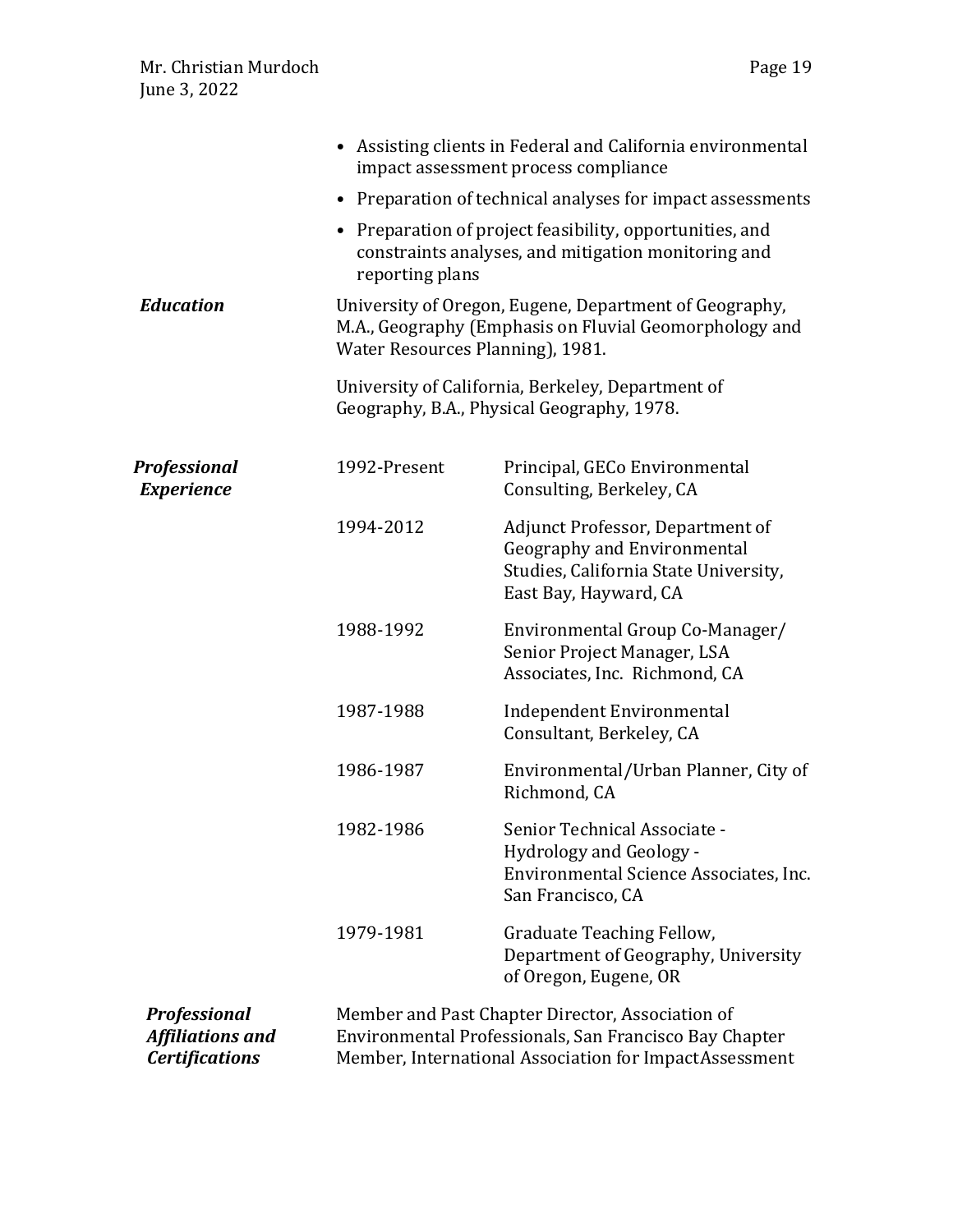| <b>Publications</b><br>and Presentations | Grassetti, R. Understanding Environmental Impact<br>Assessment - A Layperson's Guide to Environmental Impact<br>Documents and Processes. 2002 (Revised 2011)                                                                                  |
|------------------------------------------|-----------------------------------------------------------------------------------------------------------------------------------------------------------------------------------------------------------------------------------------------|
|                                          | Grassetti, R. Round Up The Usual Suspects: Common<br>Deficiencies in US and California Environmental Impact<br>assessments. Paper Presented at International Association<br>for Impact Assessment Conference, Vancouver, Canada.<br>May 2004. |
|                                          | Grassetti, R. Developing a Citizens Handbook for Impact<br>Assessment. Paper Presented at International Association<br>for Impact Assessment Conference, Marrakech, Morocco.<br>June 2003                                                     |
|                                          | Grassetti, R. CEQA and Sustainability. Paper Presented at<br>Association of Environmental Professionals Conference,<br>Palm Springs, California. April 2002.                                                                                  |
|                                          | Grassetti, R. and M. Kent. Certifying Green Development, an<br>Incentive-Based Application of Environmental Impact<br>Assessment. Paper Presented at International Association<br>for Impact Assessment Conference, Cartagena, Colombia.      |

May 2001

 Grassetti, Richard. *Report from the Headwaters: Promises and Failures of Strategic Environmental Assessment in Preserving California's Ancient Redwoods.* Paper Presented at International Association for Impact Assessment Conference, Glasgow, Scotland. June 1999.

 Grassetti, R. A., N. Dennis, and R. Odland. *An Analytical Framework for Sustainable Development in EIA in the USA*. Paper Presented at International Association for Impact Assessment Conference, Christchurch, New Zealand. April 1998.

Grassetti, R. A. *Ethics, Public Policy, and the Environmental Professional.* Presentation at the Association of Environmental Professionals Annual Conference, San Diego. May 1992.

Grassetti, R. A. *Regulation and Development of Urban Area Wetlands in the United States: The San Francisco Bay Area Case Study*. Water Quality Bulletin, United Nations/World Health Organization Collaborating Centre on Surface and Ground Water Quality. April 1989.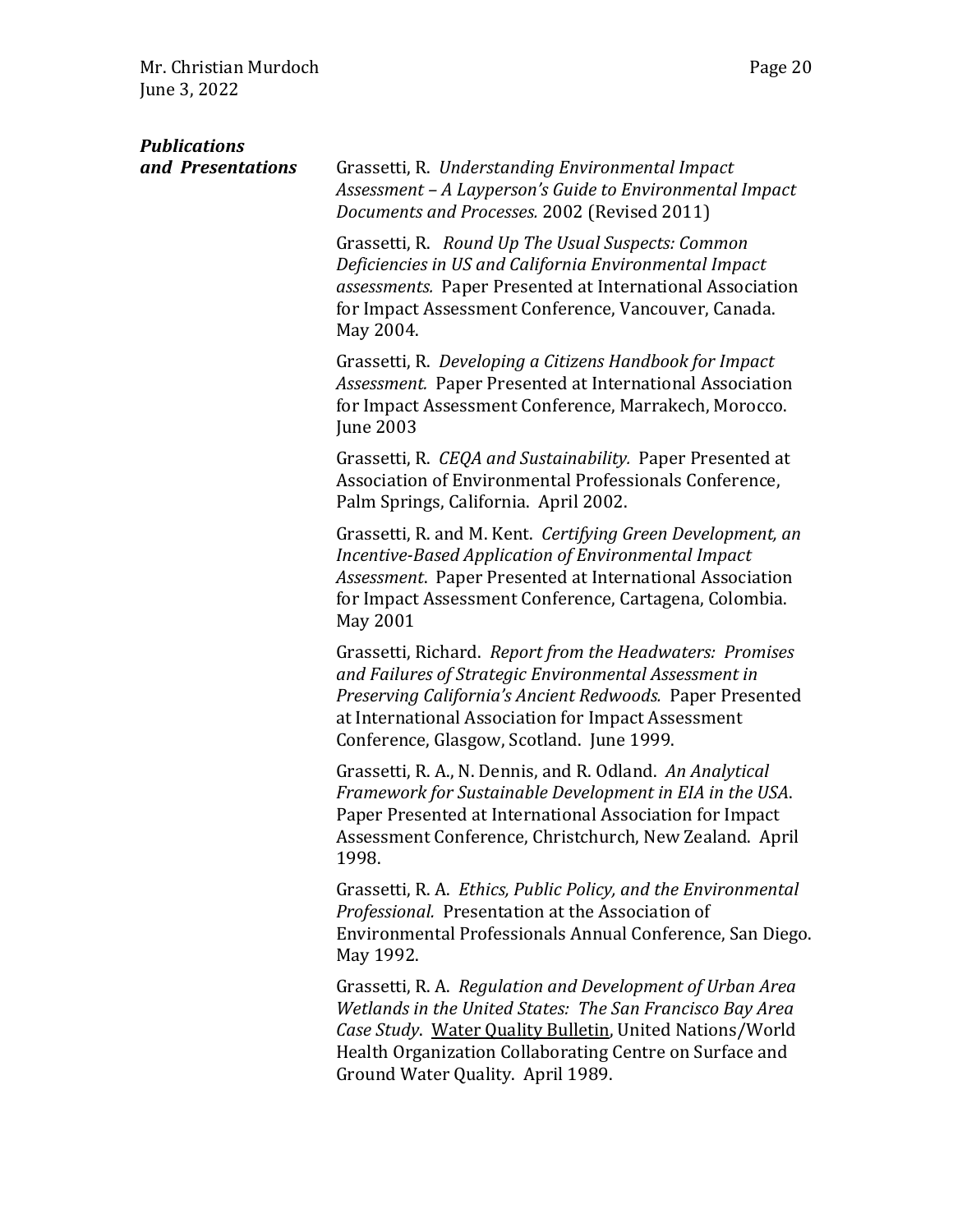Grassetti, R. A. *Cumulative Impacts Analysis, An Overview*. Journal of Pesticide Reform. Fall 1986.

1986, 1987. Guest Lecturer, Environmental Studies Program, University of California, Berkeley.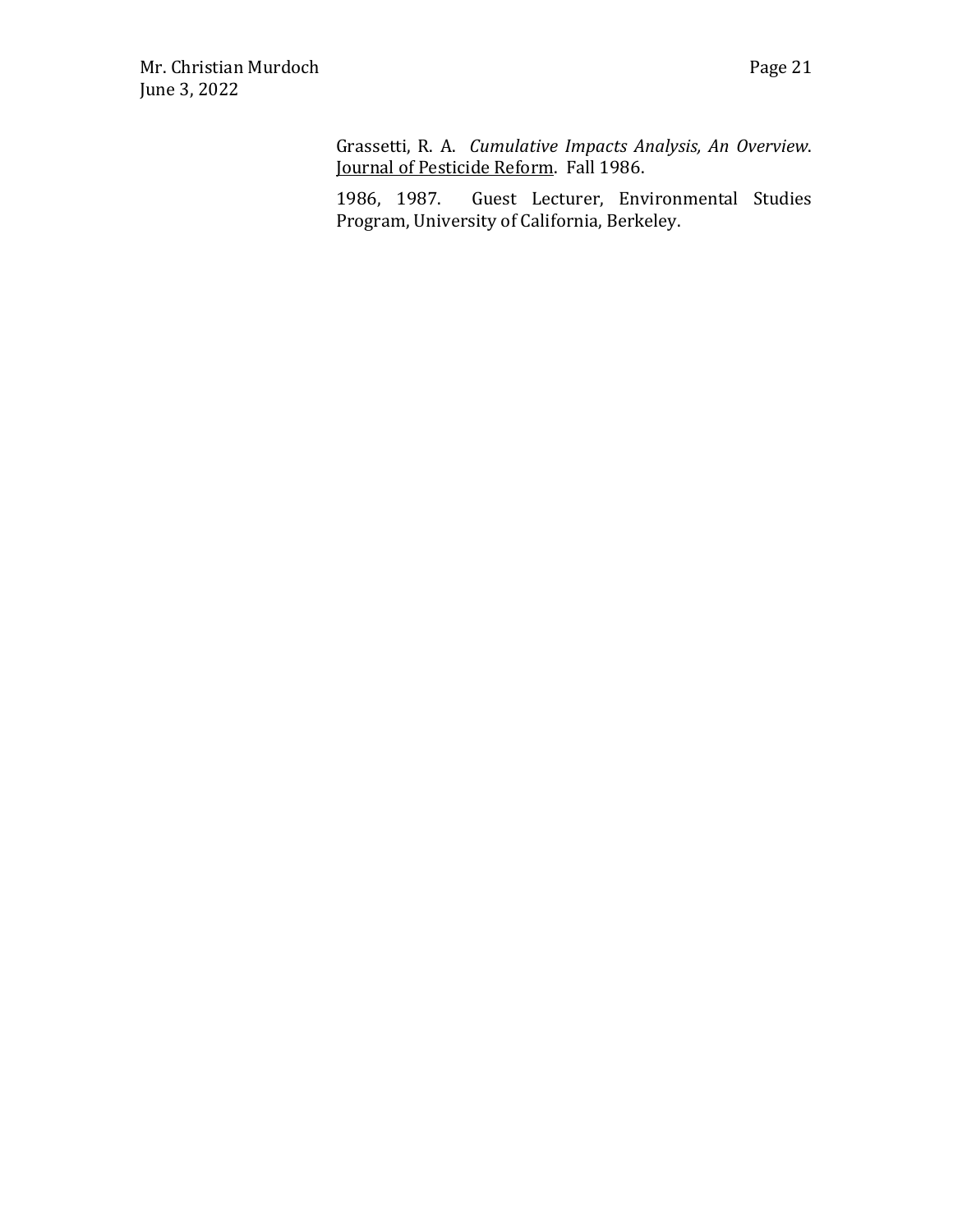### **REPRESENTATIVE PROJECT EXPERIENCE**

### **IMPACT ASSESSMENT REGULATORY COMPLIANCE SEMINARS**

Mr. Grassetti has conducted numerous CEQA and NEPA compliance seminars for entities including:

- Alameda County Waste Management Authority
- San Francisco County Transportation Authority
- West Bay Sanitary District
- North Coast Resource Management, Inc.
- Element Power Company
- Tetra Tech Inc.
- Impact Sciences Inc.
- Northwest Environmental Training Center (over 10 workshops)
- California State University East Bay (14 years teaching Environmental Impact Assessment)

# **PREPARATION OF ENVIRONMENTAL IMPACT ASSESSMENT DOCUMENTS (partial list)**

*Salt River Ecosystem Restoration Project EIR.* GECo managed preparation of an Environmental Impact Report for the restoration of a large area of former marsh and open channel near Ferndale in Humboldt County. The project includes creation of a new seven-mile-long river channel and a 400-acre wetland restoration. Major issues include biological resources, land use, hydrology/flooding, and construction impacts (noise, air quality, traffic.). Client: Humboldt County Resource Conservation District.

*Aramburu Island Shoreline Protection and Ecological Enhancement Project Initial Study.* Mr. Grassetti managed preparation of an Initial Study for a proposal by the Audubon Society to stabilize the shoreline and improve bird and seal habitat on the 34-acre Aramburu Island site in Marin County. Major issues include biological resources, hydrology/flooding, and construction impacts. Client: Wetlands and Water Resources.

*Forward Landfill Expansion Project EIR.* Mr. Grassetti managed preparation of an EIR for a 170-acre expansion of the Forward Landfill in San Joaquin County. This is the third EIR that Mr. Grassetti, has prepared for this landfill over a period of 15 years. Major issues include air quality, health and safety, biological resources, and traffic. Client: San Joaquin County Community Development Department.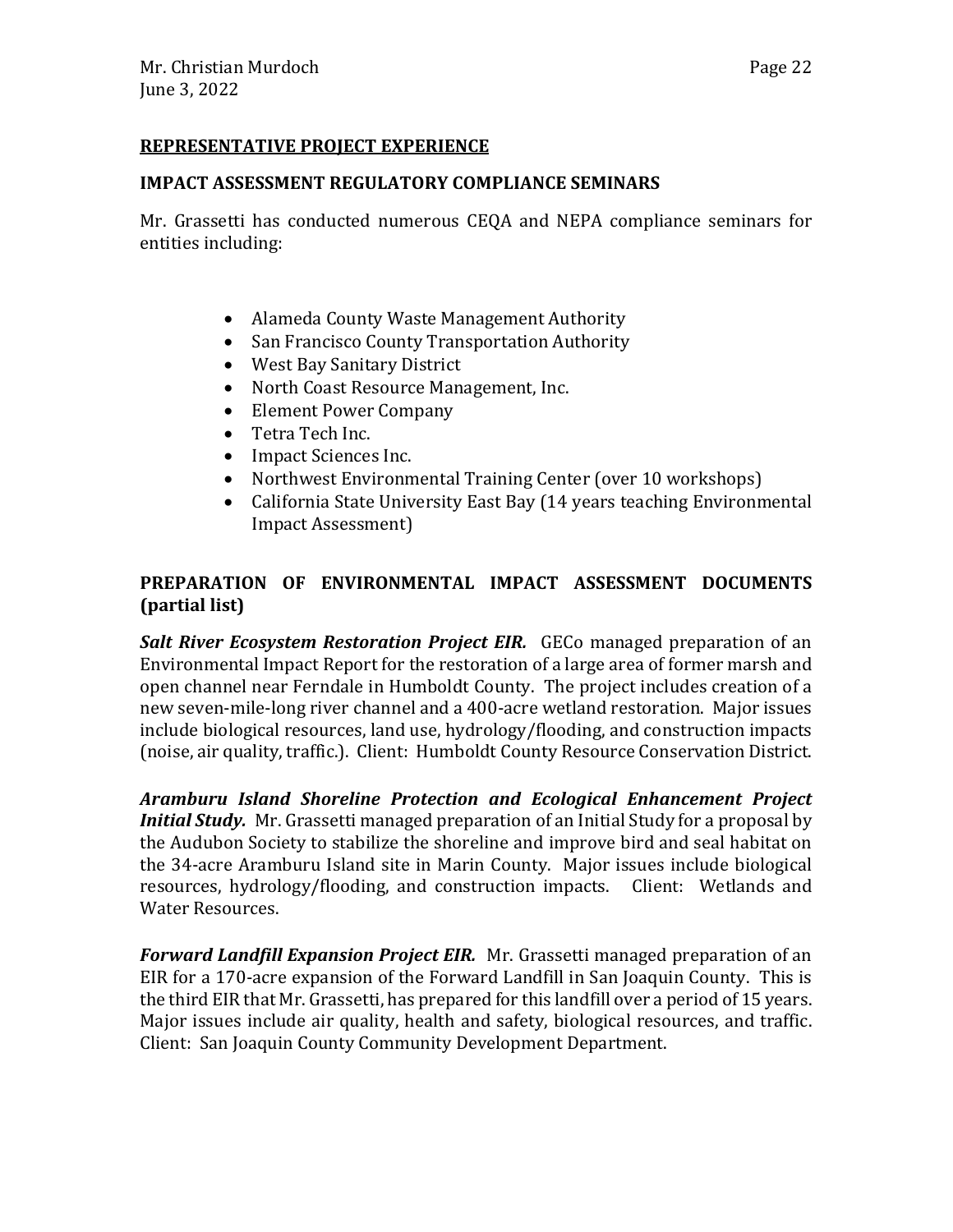*San Francisco PUC WSIP Projects.* Mr. Grassetti assisted in the preparation of the San Francisco Public Utility Commission's Water Supply Improvement Project Program EIR, as well as two other CEQA documents for smaller projects under that program. Major issues include hydrology, water supply, and fisheries. Client: Water Resources Engineering/Orion Associates.

*Parsons Slough Project CEQA Review.* Mr. Grassetti is managing preparation of an expanded Initial Study for a tidal sill (dam) project to reduce scour in Parsons Slough, an arm of the ecologically sensitive Elkhorn Slough. This IS may lead to either an EIR or Mitigated Negative Declaration. Major issues include fisheries, marine mammals, water quality, aesthetics, and construction issues (noise). Client: Vinnedge Consulting/ Elkhorn Slough National Estuary Reserve.

*Hamilton Wetlands/Todds Road CEQA Review.* Mr. Grassetti managed preparation of the CEQA Initial Study for an alternative access road for truck traffic to the Hamilton Wetlands Restoration Project to reduce the project's potential noise impacts. Major issues included noise, biological resources, and cultural resources. Client: California State Coastal Conservancy.

*San Francisco Bay Water Trail Program EIR.*  Mr. Grassetti assisted in the preparation of the EIR for a "water trail" for small non-motorized boats throughout San Francisco Bay. The project involves designation of 115 access sites as well as policies for stewardship and education. Major issues include disturbance of birds, marine mammals, water quality, historic resources, and wetlands. Client: California State Coastal Conservancy.

*Dutch Slough Restoration Project/Oakley Community Park EIR.*  Mr. Grassetti managed preparation of the EIR for a 1400-acre wetland restoration and 80-acre community park on former diked lands in Oakley. Major issues include fisheries, water quality, historic architectural resources, and wetlands. Client: California State Coastal Conservancy.

*Vineyard RV Park Expansion Initial Study.* Mr. Grassetti managed preparation of the Initial Study for an expansion of a mobile home park in Solano County near Vacaville. Major issues included flooding, biological resources, and traffic. Client: Vineyard RV Park.

*Pinole Creek Restoration Project Initial Study.* Mr. Grassetti prepared the CEQA Initial Study for a 2.5-mile long creek restoration project in the City of Pinole. Major issues included biological resources, flooding, and water quality. Client: City of Pinole.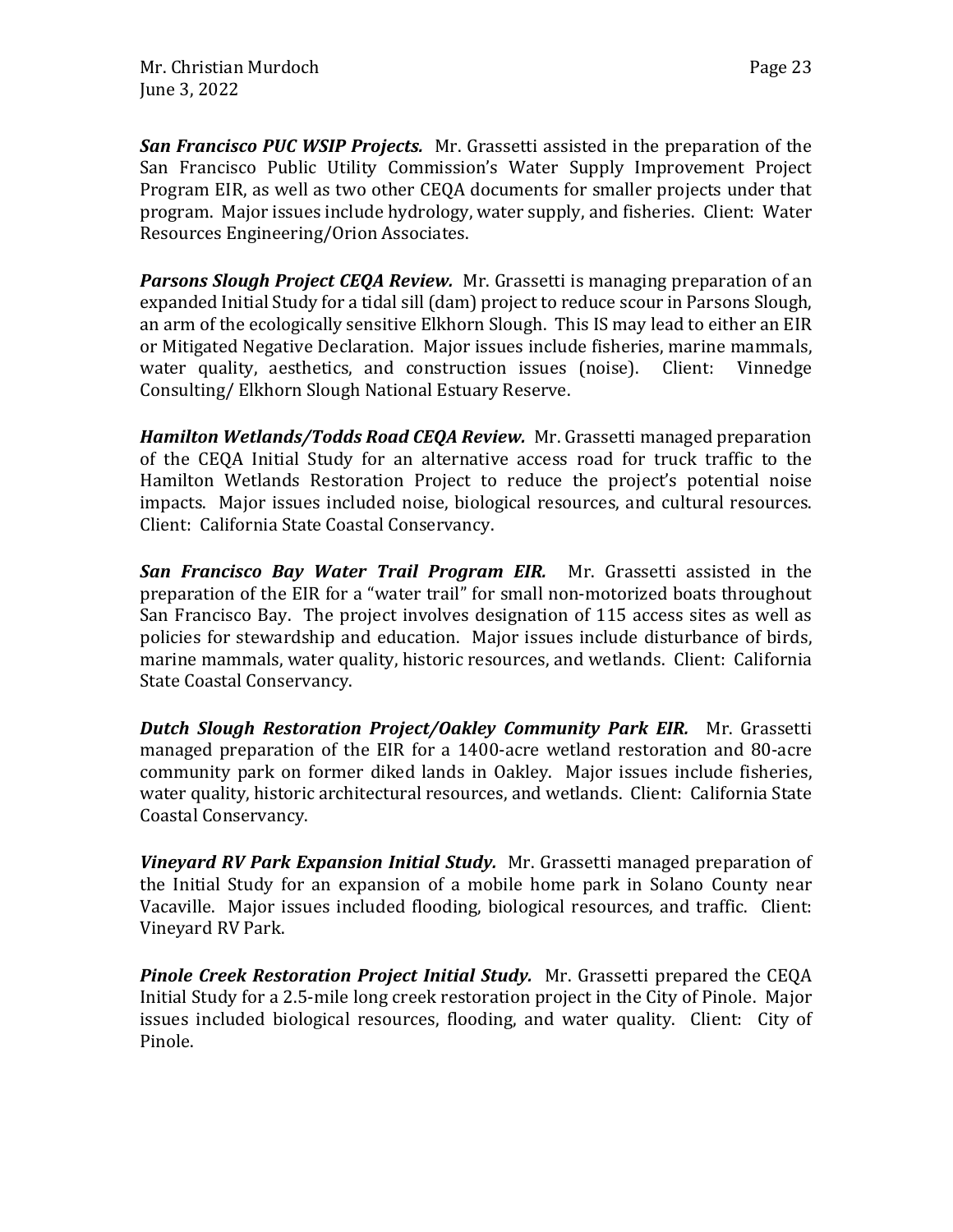*Knobcone Subdivision Initial Study.* Mr. Grassetti managed preparation of an Initial Study for a 5-unit subdivision in Richmond. Major issues include geologic hazards and biological resources. Client: City of Richmond.

*Baxter Creek Restoration Project CEQA Consulting.* Mr. Grassetti assisted City of El Cerrito staff in the preparation of an Initial Study for the proposed Baxter Creek Restoration Project. Client: City of El Cerrito.

*West of Fairview Subdivision Supplemental EIR.* Mr. Grassetti managed preparation of a Supplemental EIR for a 700-unit residential development in Hollister. Major issues include traffic, biology, and utility services. Client: City of Hollister.

*American Canyon Initial Studies.* Mr. Grassetti managed preparation of two initial studies for commercial and warehouse projects in the City of American Canyon. Major issues include traffic, biological resources, and geology. Client: City of American Canyon.

*Pelandale‐McHenry Specific Plan.* Mr. Grassetti prepared the Specific Plan for an 80-acre residential/commercial development in Modesto. Major issues included land use, traffic, and provision of adequate infrastructure. Client: Meritage Homes

*Monte Cresta Roadway Extension Initial Study.* Mr. Grassetti prepared an Initial Study/Negative declaration for a roadway extension in San Juan Hills area of the City of Belmont. Major issues included slope stability and growth inducement. Client: City of Belmont

*Bethel Island Water Supply Project.* Mr. Grassetti prepared an Initial Study for a proposed new water supply system for the community of Bethel Island in Contra Costa County. Major issues included growth inducement, archaeological resources, and biological resources. Client: Bethel Island Municipal Improvement District.

*San Francisco Bay Estuary Invasive Spartina Control Project EIR/EIS and Addendum.* Mr. Grassetti managed preparation of the programmatic EIR/EIS on a plan to control invasive cordgrasses throughout the San Francisco Bay. Major issues included endangered species, visual resources, water quality, and human health and safety. Mr. Grassetti subsequently prepared an addendum for the addition of a new herbicide to the Spartina Control Program. Client: California State Coastal Conservancy.

*Aptos Sanitary Sewer Replacement Project Initial Study.* Mr. Grassetti prepared an Initial Study for the replacement of a storm-damaged sanitary sewer pipeline in Santa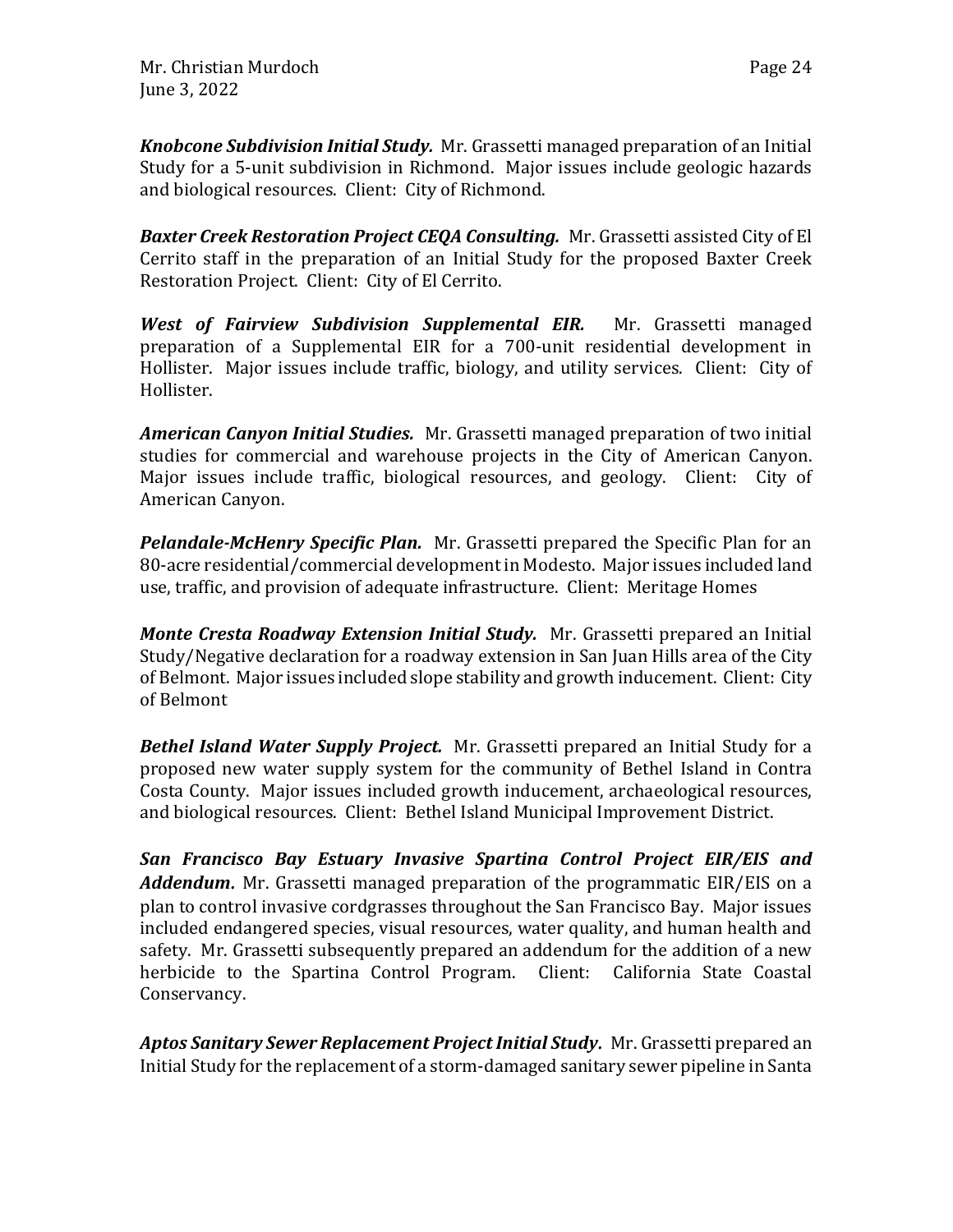Cruz County. Major issues included cultural resources and biological resources. Client: Harris and Associates.

*Eastern Dublin Specific Plan Supplemental EIR.* Mr. Grassetti managed preparation of a Supplemental EIR for an 1100-acre mixed-use project in the City of Dublin. Major issues included traffic, biological resources, public services, noise, and air quality. Clients: Shea Homes and Braddock and Logan Services.

*Consolidated Forward Landfill Project EIR Update.* Mr. Grassetti managed preparation of an EIR for the expansion and consolidation of the Forward Landfill and the Austin Road Landfill near Stockton, CA. Major issues include toxics, water quality, traffic, biological resources, and air quality. Client: San Joaquin County Community Development Department.

*Pleasanton IKEA Initial Study.* Mr. Grassetti prepared a Draft Initial Study for a proposed new 300,000 sq. ft. IKEA store in Pleasanton. Major issues included biology, traffic, and visual resources. Client: IKEA Corporation.

*Central Contra Costa Household Hazardous Waste Facility Studies*: Mr. Grassetti assisted Central Contra Costa Sanitary District staff in the preparation of a Planning Study and subsequent CEQA Initial Study on feasibility, siting, and environmental issues associated with the development of a Household Hazardous Waste collection program and facility in Central Contra Costa County. Client: Central Contra Costa Sanitary District.

*Southwest Richmond Flood Control Project IS.* Mr. Grassetti prepared the Initial Study and Mitigated Negative Declaration for a proposed flood control project in the City of Richmond. Client: City of Richmond.

*Wickland Oil Martinez Tank Farm Expansion Project EIR Management*. Mr. Grassetti served as an extension of City of Martinez Planning Department staff to manage all aspects of the preparation of the CEQA review for a 2,000,000-barrel expansion at Wickland's Martinez oil storage terminal. We prepared the NOP, RFP, assisted in consultant selection, and managed the consultant preparing the EIR on this project. Client: City of Martinez.

*Austin Road Landfill Expansion Project EIR Update.* Mr. Grassetti prepared an Initial Study and Supplemental EIR updating a 1994 EIR for the expansion of the Austin Road Landfill near Stockton, CA. Major issues include water quality, traffic, biological resources, and air quality. Client: San Joaquin County Community Development Department.

*Wayside Road Sewer Expansion Initial Study.*  Mr. Grassetti prepared an Initial Study and Mitigated Negative Declaration for a proposed new sewer system in the Wayside Road area of Portola Valley. Client: West Bay Sanitary District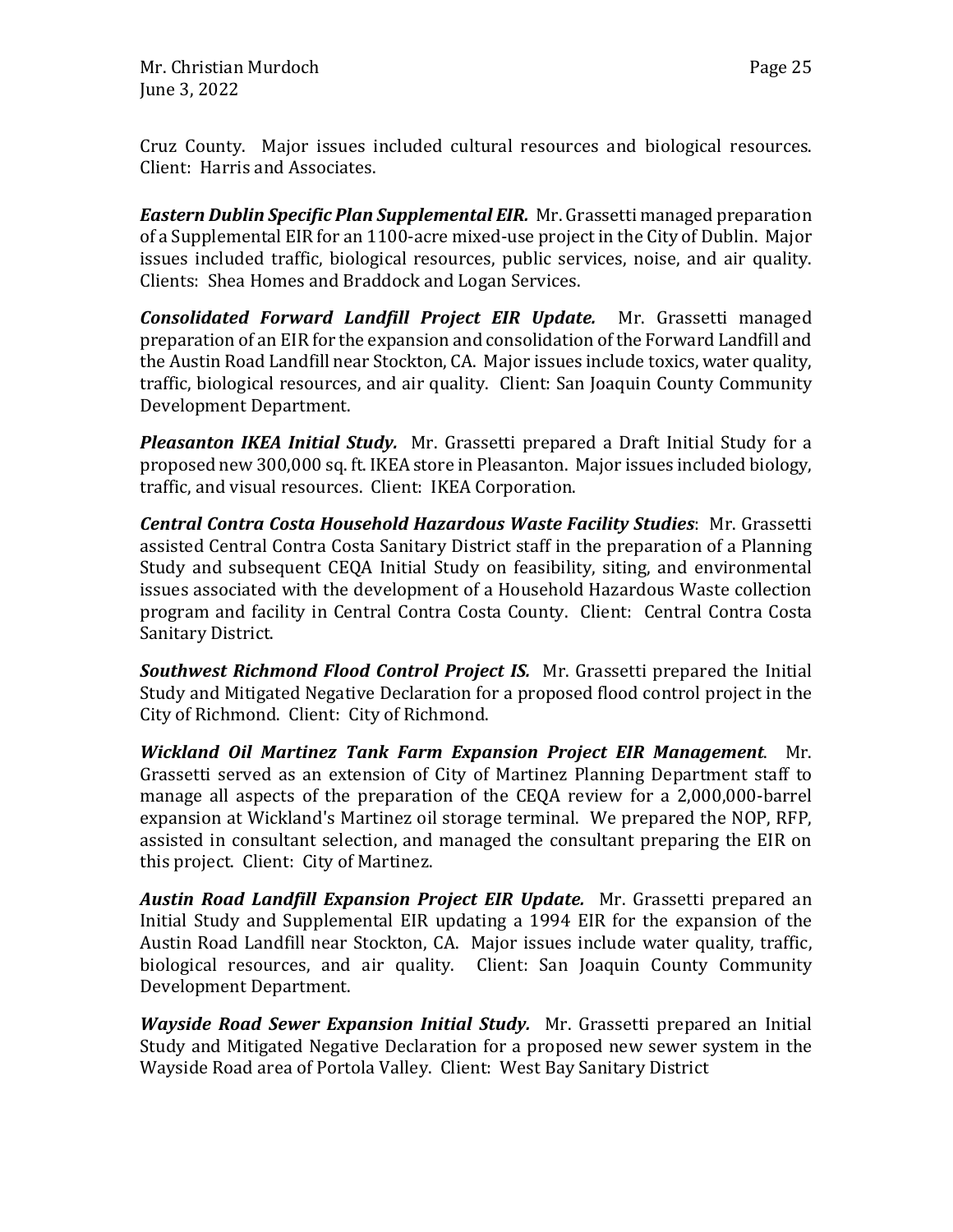*Los Trancos Woods Sewer Expansion Initial Study.* Mr. Grassetti prepared an Initial Study and Mitigated Negative Declaration for a proposed new sewer system in the Los Trancos Woods area of Portola Valley. Client: West Bay Sanitary District

*Arastradero Road Sewer Expansion Initial Study.* Mr. Grassetti prepared an Initial Study and Mitigated Negative Declaration for a proposed new sewer system in the Arastradero Road area of Portola Valley. Client: West Bay Sanitary District

*Lower Orinda Pumping Station Initial Study/Negative Declaration.* Mr. Grassetti prepared an Initial Study/Negative Declaration for renovating or relocating a wastewater pumping plant in Orinda, CA. Client: Central Contra Costa Sanitary District.

*Shell Martinez Breakout Tanks Project Initial Study*. Mr. Grassetti prepared an Initial Study for two proposed new wastewater storage tanks at Shell's Martinez Manufacturing Complex. Major issues included air quality, odors, and visual impacts. Client: City of Martinez.

*Shell Martinez Biotreater Facility Initial Study*. Mr. Grassetti prepared the Initial Study/Negative Declaration for a proposed new biotreater facility for Shell's Martinez Manufacturing Complex wastewater treatment plant. Major issues included water quality, wetlands, growth-inducement, and cumulative impacts. Client: City of Martinez.

*Vallejo Solar Power Plant Initial Study.*  Mr. Grassetti prepared a CEQA Initial Study/Negative Declaration for a proposed photovoltaic array intended to power a water pumping plant in the City of Vallejo. Major issues included land use compatibility and visual quality. Client: City of Vallejo.

*Ranch on Silver Creek CEQA Consulting.*  Mr. Grassetti prepared the Mitigation Monitoring and Reporting Program and other CEQA compliance tasks for a large residential/golf course project in San Jose. Client: Sycamore Associates.

*Morgan Hill Ranch Initial Study Analyses.* Mr. Grassetti prepared the Hydrology, Geology, and Hazardous Materials analyses for the Morgan Hill Ranch Mixed Use Project Initial Study. Client: Wagstaff and Associates.

*East Bay MUD Water Conservation Study.* Mr. Grassetti conducted the field portion of a major water conservation survey for the East Bay MUD service area. Client: Water Resource Engineering.

*East Bay MUD Pipeline CEQA Analyses.* Mr. Grassetti prepared technical analyses for two EIRs regarding proposed new East Bay MUD pipeline in Sacramento, San Joaquin, and Calaveras Counties. Client: Uribe & Associates.

*Sunnyvale Landfill Power Plant CEQA Initial Study*. Mr. Grassetti prepared an Initial Study for a proposed landfill gas-fueled power plant at the Sunnyvale Landfill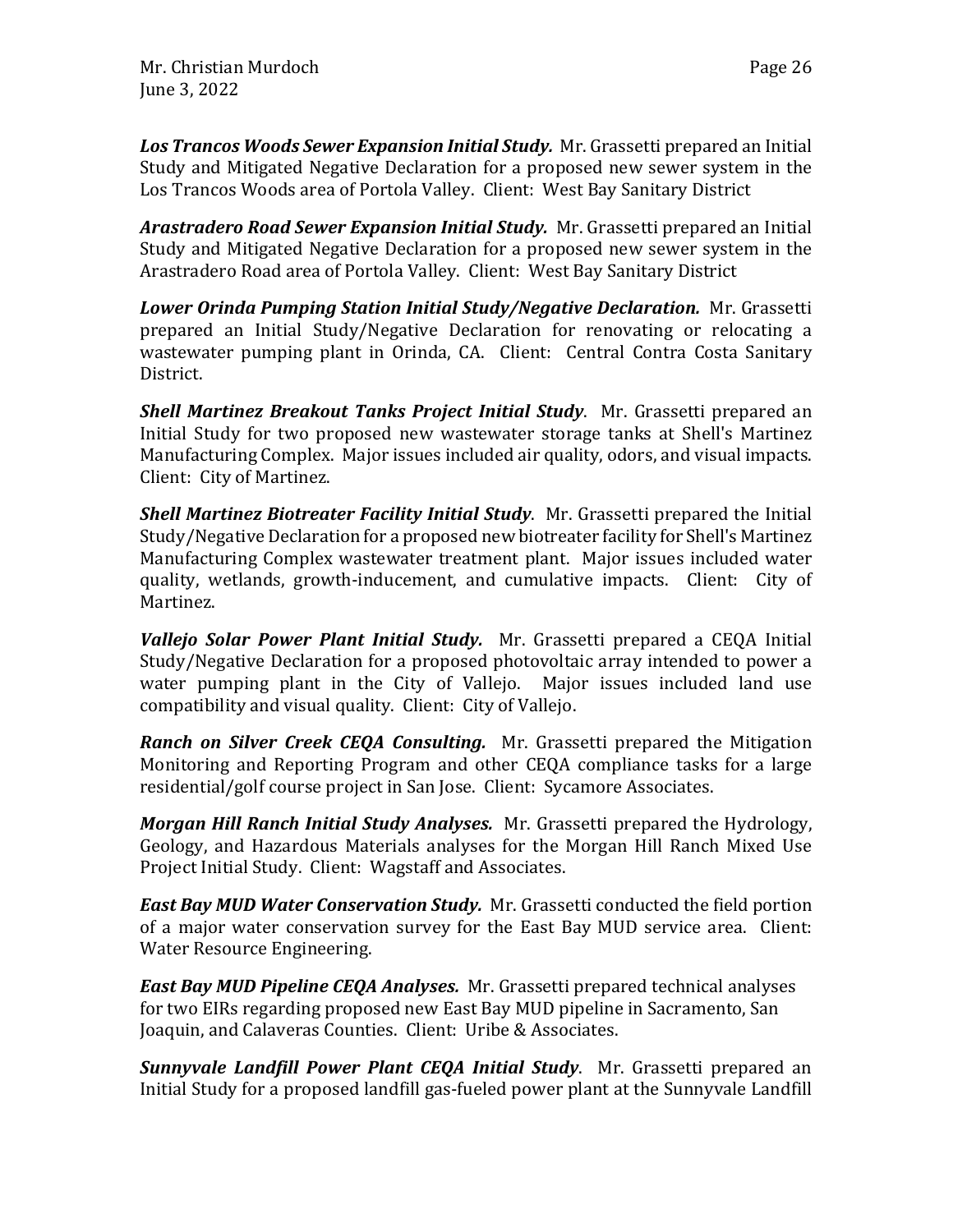in Santa Clara County. Recommendations for mitigation and further environmental review were prepared. Client: 3E Engineering.

*Fremont Redevelopment Project Hydrologic Analysis*. Mr. Grassetti prepared the hydrology section for an environmental impact report for four redevelopment projects in Fremont. Client: Wagstaff and Associates.

*Ostrom Road Landfill Hydrologic Analysis.* Mr. Grassetti prepared the hydrology section for an environmental impact report on the proposed vertical expansion of an existing Class II landfill in Yuba County. Client: ESA Associates.

*Pinole Portion of the Bay Trail Hydrologic, Geologic, and CEQA QA/QC Analyses*. Mr. Grassetti prepared the hydrologic and geologic analyses for a CEQA Initial Study on a half-mile segment of the Bay Trail in the City of Pinole. Mr. Grassetti also provided CEQA process consulting services on this project. Client: Placemakers.

*Kennedy Park Master Plan Hydrologic and CEQA QA/QC Analyses*. Mr. Grassetti prepared the hydrologic analyses for an environmental impact report on a proposed park master plan in the City of Napa. Client: Placemakers.

*U.S. Navy Bay Area Base Closure and Re‐Use Environmental Studies*. Mr. Grassetti assisted in the NEPA/CEQA review process for US Navy Base Closures and Re-Use for the San Francisco Bay Area. Work tasks include CEQA compliance overview, internal peer review, quality control reviews, and preparation of technical analyses. Specific projects are summarized below:

*Mare Island Naval Shipyard EIR/EIS Studies.*  Mr. Grassetti prepared the hydrology section of the EIR/EIS on the shipyard closure and reuse program, conducted a peer review of the geology section, and conducted QA/QC review of the entire EIR/EIS. Client: Tetra Tech, Inc.

*Oak Knoll Naval Medical Center EIR/EIS Studies*. Mr. Grassetti conducted a CEQA/NEPA quality control and peer review of the EIS/EIR prepared for disposal and reuse of the Oak Knoll Naval Medical Center EIS/EIR in the City of Oakland. Client: Tetra Tech, Inc.

*NAS Alameda EIR/EIS Studies.* Mr. Grassetti prepared the hydrology section of EIR/EIS on reuse of the Naval Air Station, conducted a peer review of the geology section, and conducted QA/QC review of the entire EIR/EIS. Client: Tetra Tech, Inc.

*Naval Station Treasure Island EIR/EIS Studies*. Mr. Grassetti prepared the hydrology section of the EIR/EIS on reuse of Naval Station Treasure Island, conducted a peer review of the geology section, and conducted QA/QC review of the entire EIR/EIS. Client: Tetra Tech, Inc.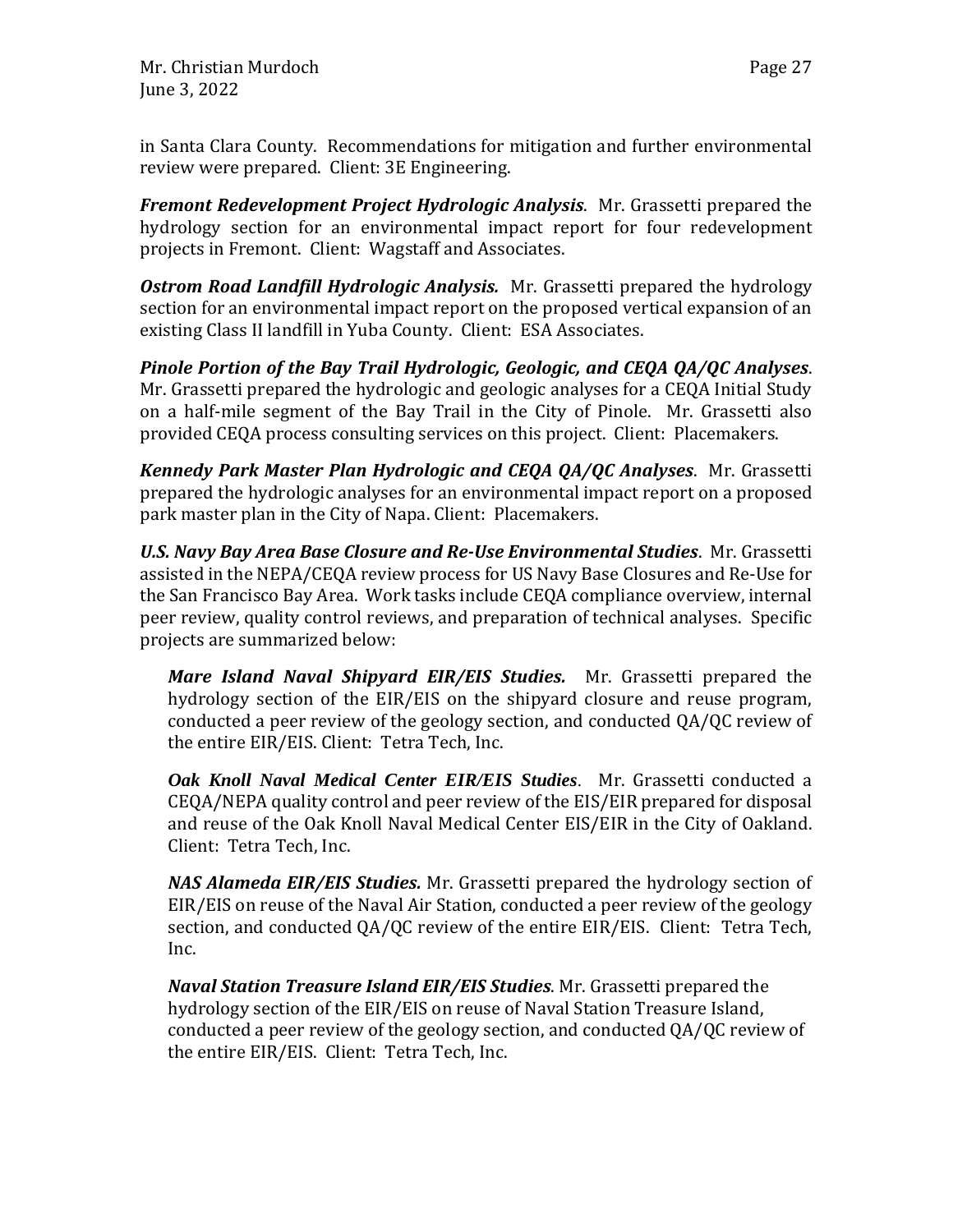*Hunters Point Naval Shipyard EIR/EIS.* Mr. Grassetti assisted in the responses to comments and peer review of the EIR/EIS for the Hunters Point Naval Shipyard in San Francisco. Client: Uribe and Associates.

*Naval Fuel Depot Point Molate.* Mr. Grassetti conducted overall internal peer reviews of several drafts of the EIR/EIS for reuse of the former Naval Fuel Depot Point Molate in Richmond, CA. In addition, he prepared the Noise, Socioeconomics, and Cultural Resources sections of the EIS/EIR. Client: Uribe and Associates.

# **CEQA/NEPA PEER REVIEWAND EXPERT WITNESS CONSULTING PROJECTS**

*Jackson State Forest CEQA Review*. Mr. Grassetti prepared a detailed analysis of the CEQA adequacy of the California Department of Forestry's EIR on a new management plan for the 40,000 acre Jackson State Forest. Major issues included forestry practices, water quality, and biological resources. Client: Dharma Cloud Foundation

*Los Angeles Airport Arrival Enhancement Project Environmental Assessment NEPA Peer Review.* Mr. Grassetti prepared a peer review and expert declarations regarding the adequacy of the NEPA Environmental Assessment for rerouting of flight paths for aircraft arriving at Los Angeles International Airport. Major issues included adequacy of assessment of noise effects on traditional cultural practices of the Morongo Band of Mission Indians. Client: Law Offices of Alexander & Karshmer.

*St Mary's College High School Master Plan Peer Reviews.* Mr. Grassetti conducted peer reviews of two Initial Studies for proposed expansions of a high school. Major issues included noise and traffic. Client: Peralta Perk Neighborhood Association.

*Lawson's Landing EIR Peer Review.* Mr. Grassetti conducted detailed per reviews of numerous CEQA documents for the proposed master plan for the Lawson's Landing mobile home park and campground in Marin County. Client: Environmental Action Committee of West Marin.

*Coaches Field Initial Study Peer Review.* Mr. Grassetti Conducted a peer review of a proposed lighted ballfield project in the City of Piedmont. Mr. Grassetti's review resulted in the Initial Study being withdrawn and an EIR being prepared. Client: Private Party.

*Metropolitan Oakland International Airport Development Plan Environmental Impact Report CEQA Review.* Mr. Grassetti performed a critical review and assisted in the preparation of comments and ultimately successful litigation regarding the proposed expansion of Metropolitan Oakland International Airport. Major issues included noise, cumulative impacts, and alternatives selection/analyses. Client: Law Office of John Shordike.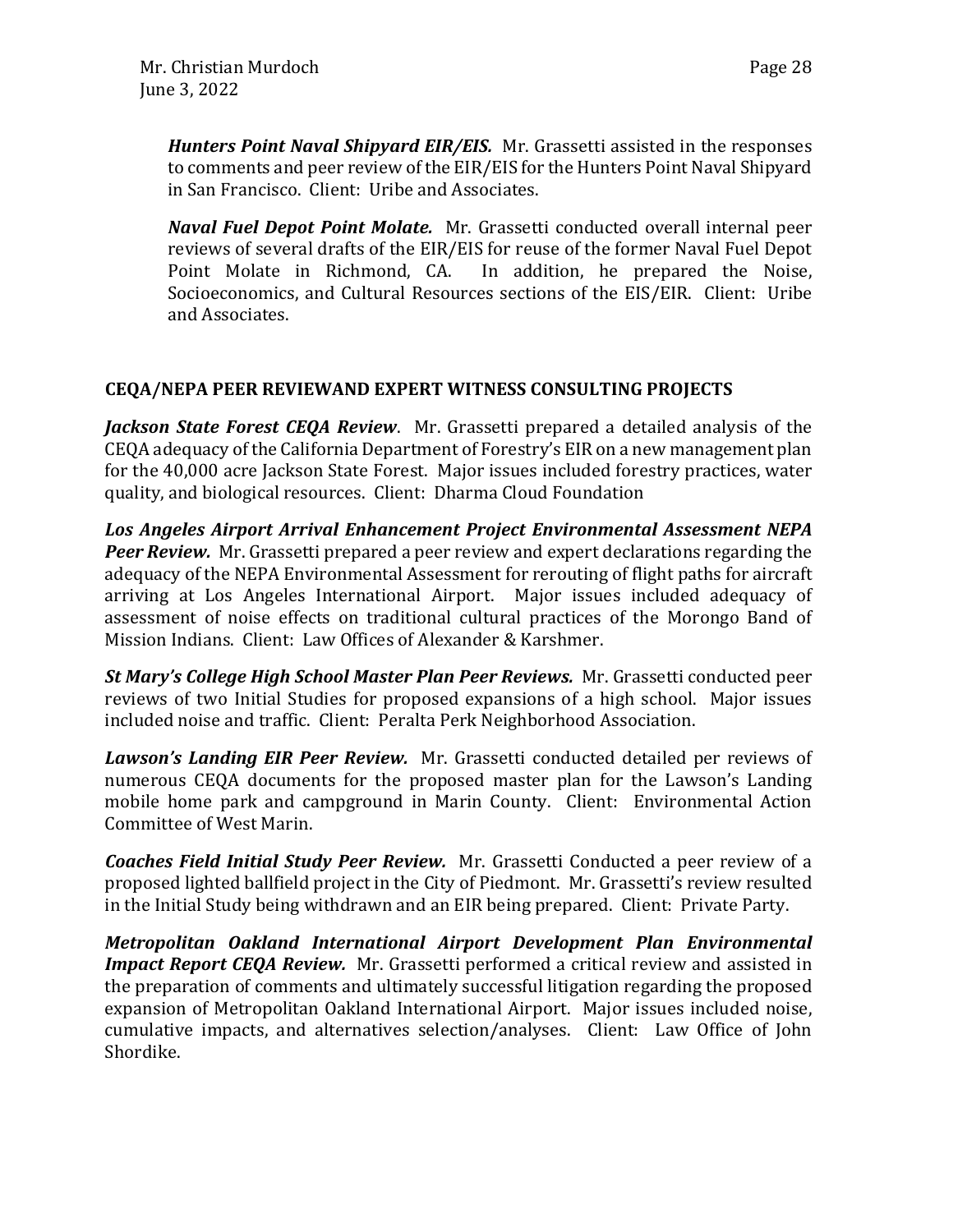*San Francisco International Airport Environmental Liaison Office Consulting.*  Mr. Grassetti conducted various internal peer review tasks associated with environmental studies being prepared for SFIA's proposed runway expansion. Client: LSA Associates, Inc.

*El Cerrito Lumber Yard CEQA Peer Review.* Mr. Grassetti conducted an internal peer review for an Initial Study on a controversial parcel in the City of El Cerrito. Client: City of El Cerrito.

*Sausalito Marina CEQA Critique.* Mr. Grassetti prepared a peer review and critique of an EIR for a proposed new marina in Sausalito. Client: Confidential

*Sausalito Police and Fire Station CEQA Critique.* Mr. Grassetti prepared a peer review and critique of an EIR for a proposed new public safety building in Sausalito. Client: Confidential

*Napa Verison Tower CEQA Critique.* Mr. Grassetti conducted a peer review and critique for a cellular telephone tower in the City of Napa. Client: Confidential.

*Morongo Mining Projects Environmental Reviews.* Mr. Grassetti provided CEQA, NEPA, and technical consulting to the Morongo Band of Mission Indians regarding two aggregate mines adjacent to their reservation in Riverside County, CA. Client: Law Office of Alexander & Karshmer.

*Napa Skateboard Park Peer Review.* Mr. Grassetti conducted a peer review and critique for a neighborhood association on a proposed skateboard park in the City of Napa. Client: Confidential.

*Headwaters Forest Project EIR/EIS Review.* Mr. Grassetti conducted an expert review of the CEQA and NEPA adequacy and technical validity of EIR/EIS on the Headwaters Forest Habitat Conservation Plan, Sustained Yield Plan, and land purchase. Clients: Environmental Law Foundation; Environmental Protection and Information Center, and Sierra Club.

*Global Photon Fiber‐Optic Cable EIR Peer Review.* Mr. Grassetti assisted in a third-party peer review of an EIR on a proposed offshore fiber-optics cable. Client: Tetra Tech, Inc., and California State Lands Commission.

*Coachella Valley Water Management Plan CEQA Peer Review.* Mr. Grassetti assisted a consortium of Coachella Valley Indian Tribes in reviewing CEQA documents on the Coachella Valley Water Management Plan. Client: Consortium of Coachella Valley Tribes.

*Salton Sea Enhanced Evaporation System Initial Study/Environmental Assessment Peer Review.* Mr. Grassetti reviewed the draft IS/EA for a spray project to evaporate excess return flow water from the Salton Sea. Client: Morongo Band of Mission Indians.

*Santa Rosa Home Depot CEQA Peer Review:* Mr. Grassetti conducted a peer review and provided expert testimony regarding the adequacy of the Environmental Impact Report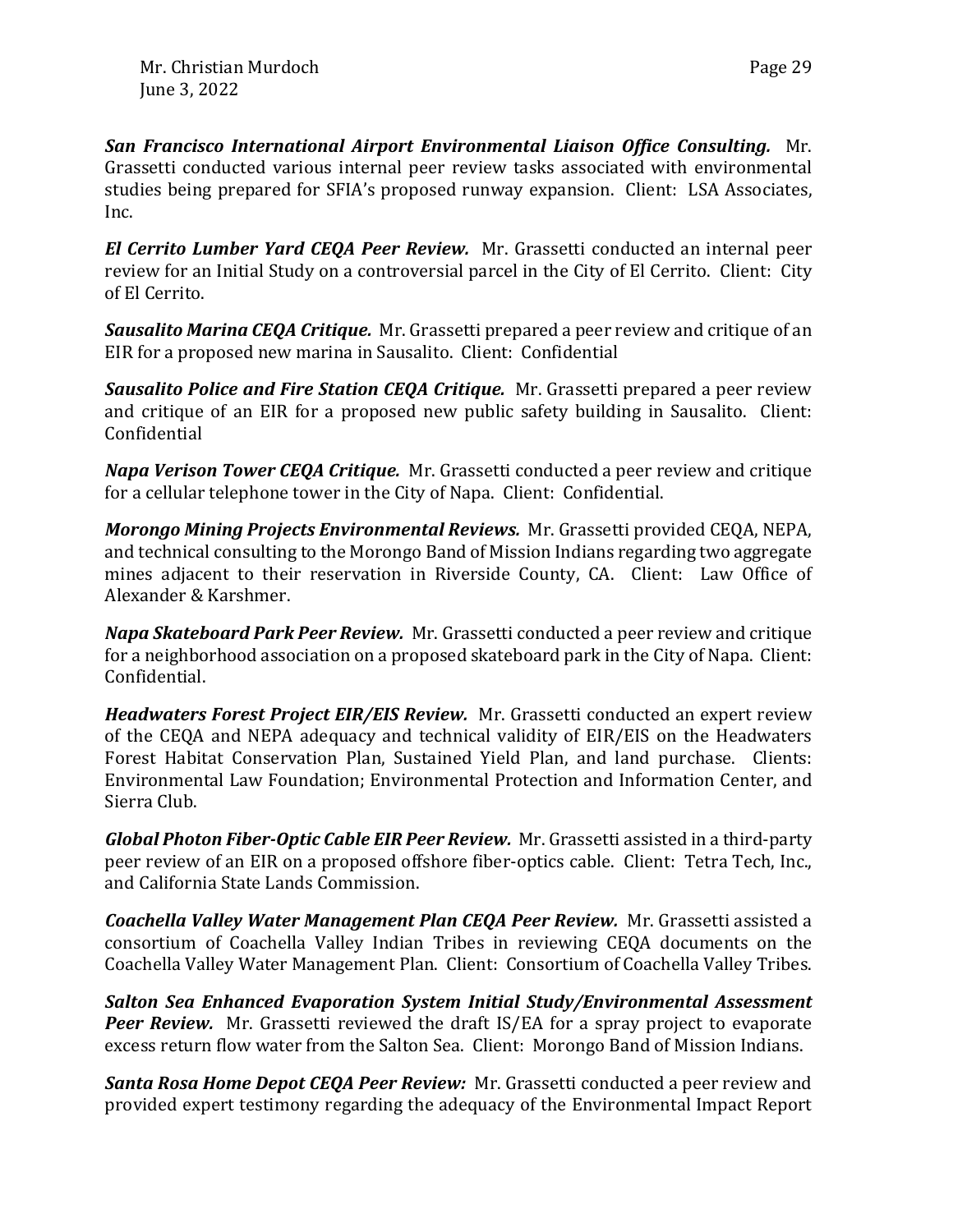and associated technical studies for a proposed Home Depot shopping center in Santa Rosa. Client: Redwood Empire Merchants Association.

*Mitsubishi Mine CEQA Litigation Review.* Mr. Grassetti conducted a review of legal briefs regarding the adequacy of CEQA analyses for a proposed mine expansion in San Bernardino County. Client: Law Offices of Thomas Mauriello.

*Alamo Gate Permitting Review.* Mr. Grassetti performed a critical review and prepared expert testimony and correspondence regarding the adequacy of CEQA and land use permitting and studies for a proposed gate on Las Trampas Road, which would preclude vehicular access to a regional park staging area. Client: Las Trampas Trails Advocates.

*Cambria Condominiums Environmental and Planning Review.* Mr. Grassetti prepared expert reviews of the potential environmental effects and Local Coastal Plan compliance of a proposed condominium development in Cambria, San Luis Obispo County. Client: Law Office of Vern Kalshan.

*Mariposa County Planning Policy Reviews.*  Mr. Grassetti conducted a review of proposed alterations to the Mariposa County General Plan for CEQA compliance. Client: Dr. Barton Brown.

*Gregory Canyon Landfill Environmental Processing Review*. Mr. Grassetti was retained to review the environmental permitting and CEQA analyses for the proposed Gregory Canyon Landfill in northern San Diego County. Procedural issues include landfill siting requirements and CEQA process compliance. Technical issues include cultural resources, hydrology, endangered species, traffic, and health and safety. Client: Law Offices of Alexander & Karshmer and Pala Band of Mission Indians.

*Otay Ranch Development CEQA Review*. Mr. Grassetti prepared an expert review of the Environmental Impact Report for the 23,000-acre Otay Ranch project in San Diego County in connection with ongoing litigation. Major issues were CEQA compliance, compliance with the California planning process, biological impacts, cumulative impacts, and alternatives. Client: Law Offices of Charles Stevens Crandall.

*Punta Estrella Chip Mill Environmental Report Compliance Review*. Mr. Grassetti prepared a review of a proponent's environmental report for a proposed wood chip mill in Costa Rica to determine compliance of documentation with U.S. environmental standards and policies. Major compliance issues included US Clean Air Act and Clean Water Act standards, NEPA standards, and adequacy of overall impacts analysis. Client: Scientific Certification Systems.

*Carroll Canyon Burn Facility CEQA Compliance Review*. Mr. Grassetti prepared a CEQA process review for a proposed Negative Declaration on a planned contaminated-earth burning facility in the City of San Diego. Client: Law Offices of William Mackersie.

*Monterey Bay Marine Lab CEQA Compliance Review*: Mr. Grassetti assisted attorneys in review of a CEQA Negative Declaration, NEPA Environmental Assessment, and associated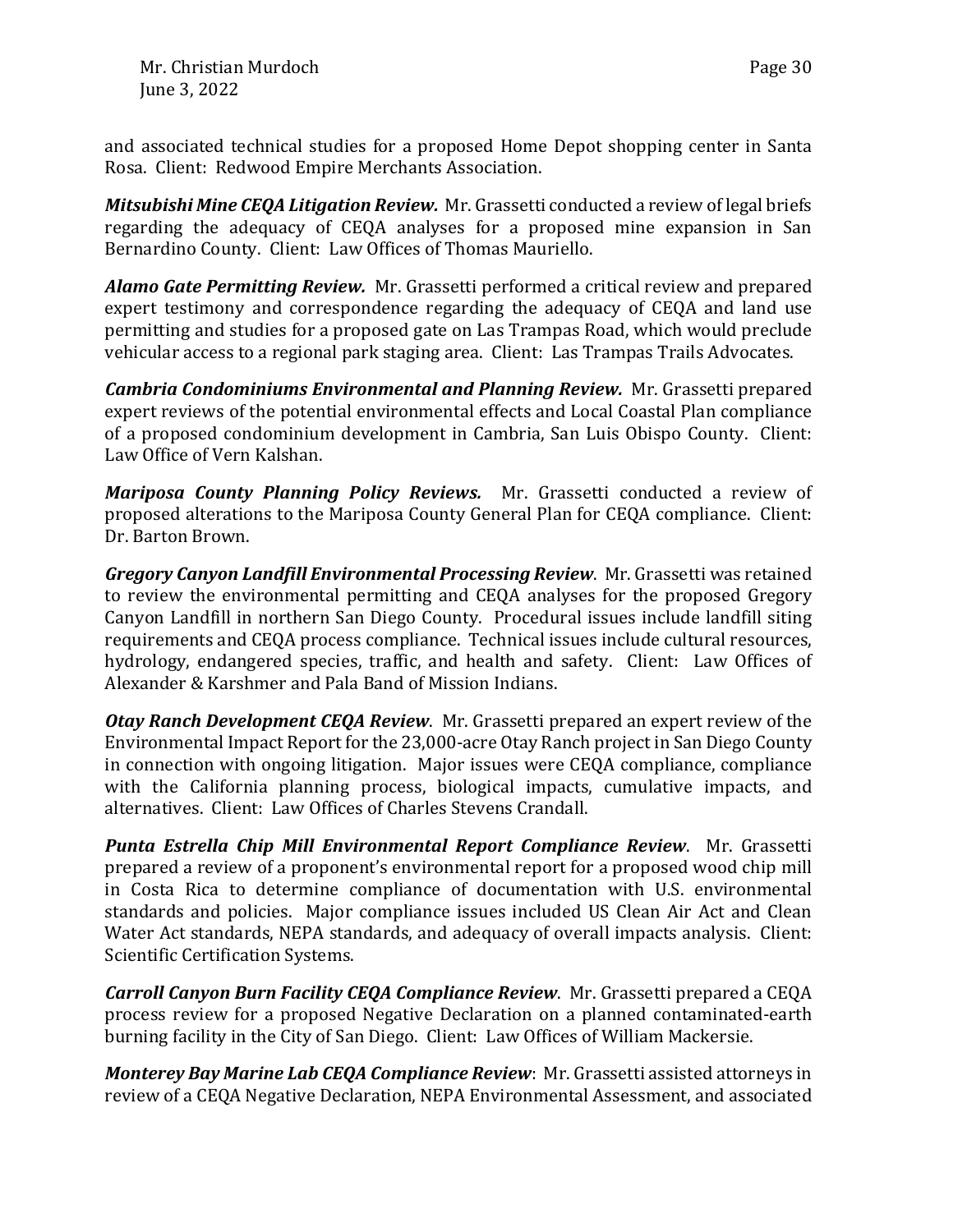Mr. Christian Murdoch **Page 31** June 3, 2022

documents for the relocation of the Monterey Bay Marine Laboratory. Issues included the effectiveness of mitigation to cultural and biological resources, the appropriateness of the Negative Declaration versus an EIR, and other CEQA issues. Client: Law Offices of Alexander & Karshmer.

*Monterey Ground Water Ordinances CEQA Compliance Review*. Mr. Grassetti provided expert CEQA consulting services to attorneys regarding the appropriateness of Monterey County's CEQA processing of proposed ground water ordinances. Client: Salinas Valley Water Coalition.

*Jamestown Whistlestop CEQA Adequacy Review.*  Mr. Grassetti performed an expert review and assisted in successful litigation regarding an Initial Study for a proposed mini mall in Jamestown, Tuolumne County. Client: Law Offices of Thomas Mauriello.

*Sunrise Hills Environmental Impact Report Peer Review*. Mr. Grassetti performed a critical review of the applicability of the EIR for a proposed 200-unit residential development in Sonora, Tuolumne County. Major issues include grading, erosion, water quality, biological impacts, and visual quality. Client: Sylva Corporation.

*Sonora Crossroads Shopping Center Environmental Impact Report Review*. Mr. Grassetti performed a review of an EIR for a major new shopping center in Sonora, Tuolumne County. Major issues included geologic and hydrologic impacts. Findings were presented to the Sonora City Council, and pre-litigation assistance was provided. Client: Citizens for Well Planned Development.

*Blue Oaks Residential Development CEQA Studies Review and Critique*. Mr. Grassetti performed several tasks related to a proposed residential development in western Tuolumne County. Tasks included review of County CEQA procedure, review of Initial Study, review of Draft EIR, and coordination with attorneys. Client: Western Tuolumne County Citizens Action Group.

*Yosemite Junction Project CEQA Review*. Mr. Grassetti prepared a review and critique of a proposed Negative Declaration for a 40-unit outlet mall in Tuolumne County, California. The Negative Declaration was subsequently denied and the project application rescinded. Client: Sylva Corporation.

*Sonora Mining Corporation CEQA Review/Expert Witness Services*. Mr. Grassetti conducted a review and critique of CEQA compliance for the proposed expansion of Sonora Mining Corporation's Jamestown Gold Mine in Tuolumne County, California. Client: Law Office of Alexander Henson.

*Save Our Forests and Rangelands Expert Review and Witness Services*. Mr. Grassetti provided expert review, consulting services, and expert witness testimony on CEQA issues for a successful legal challenge to an EIR and Area Plan for 200,000 acres in the Central Mountain Sub-region of San Diego County. Client: Law Offices of Milberg, Weiss, Bershad, Specthrie, & Lerach.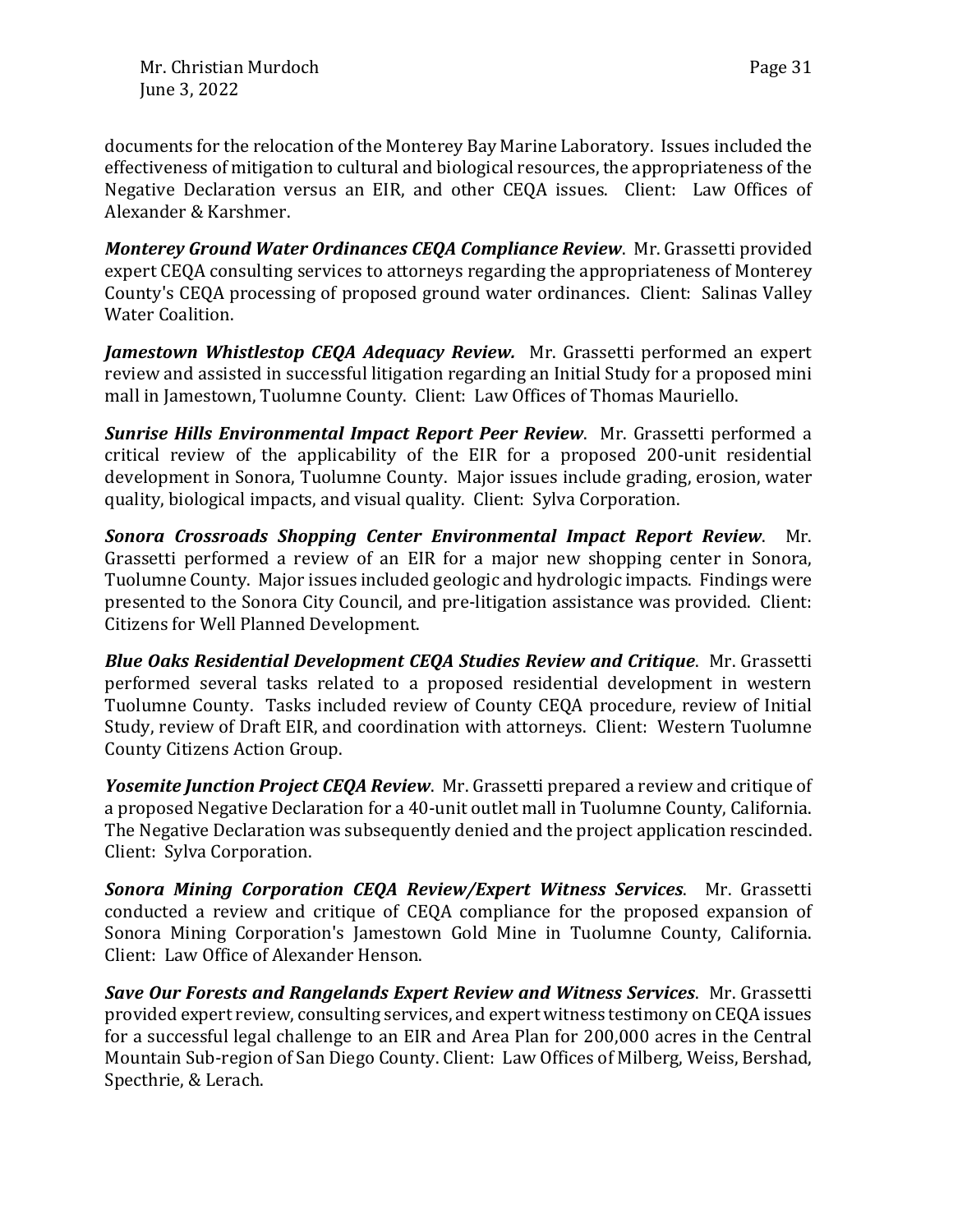Mr. Christian Murdoch **Page 32** June 3, 2022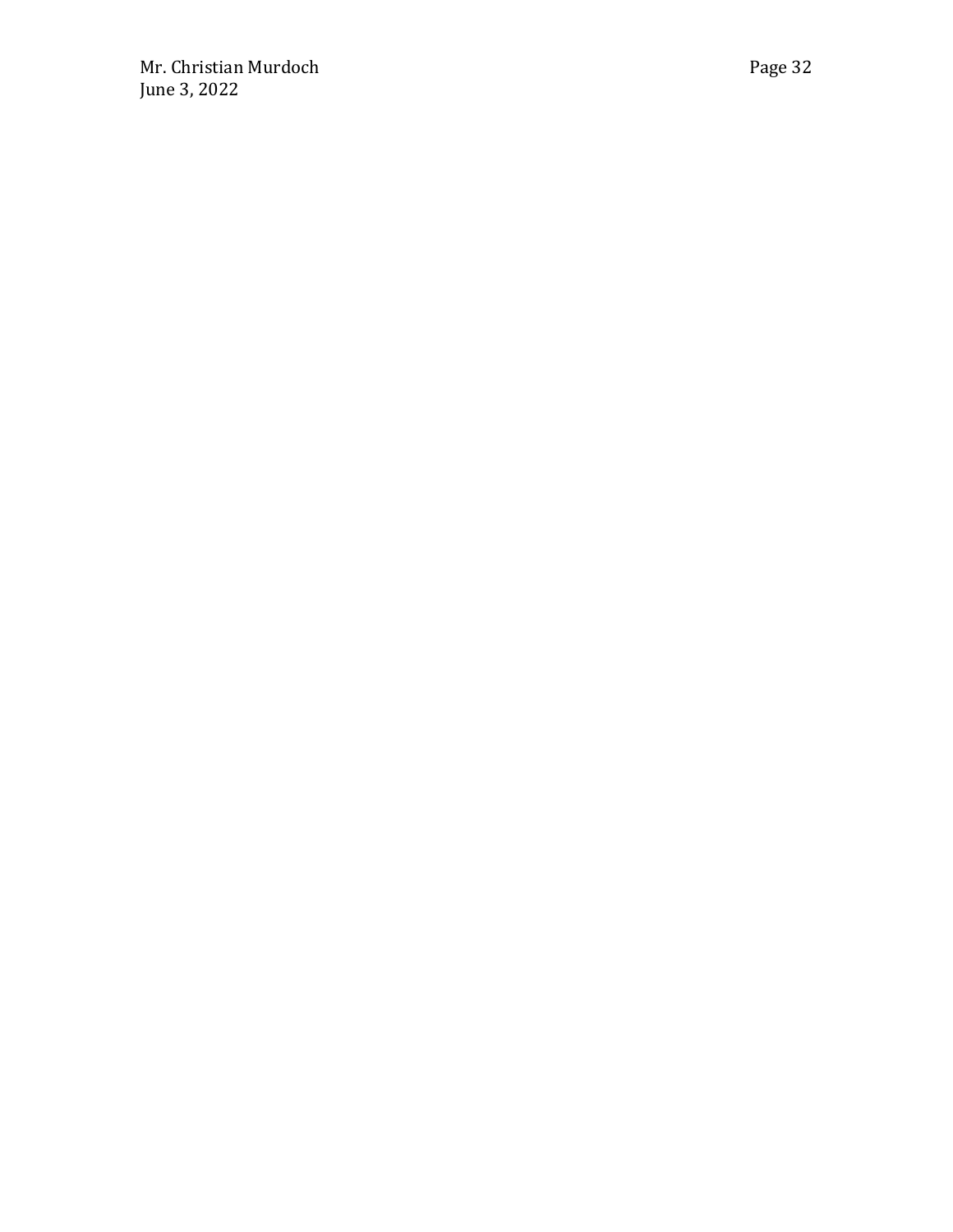

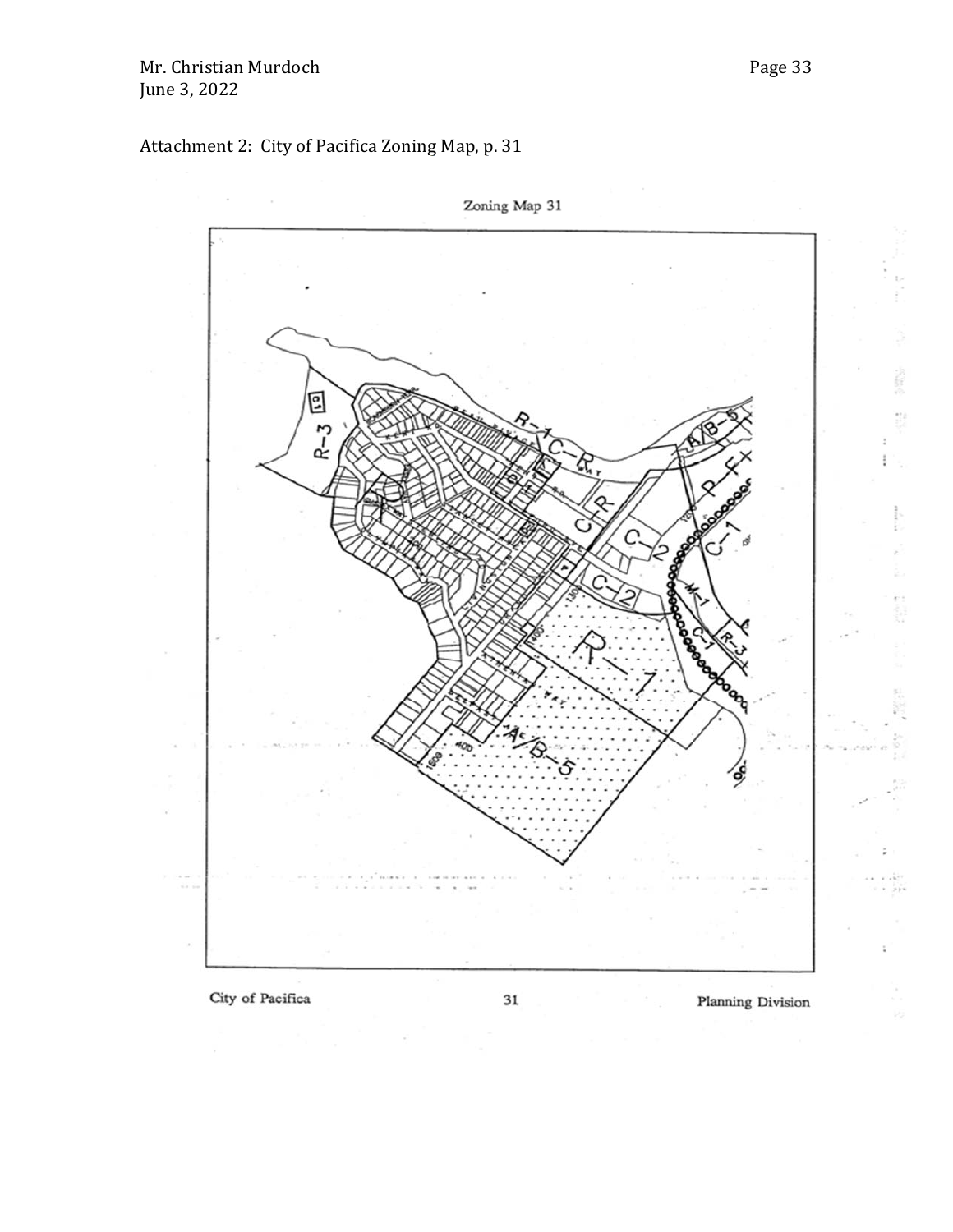PACIFIC<br>INSTITUTE California Flood Risk: Sea Level Rise<br>Montara Mountain OE W Quadrangle 122°37'30  $122^{\circ}3070^{\circ}W$ 

# Attachment 2: Pacific Institute Sea Level Rise Map

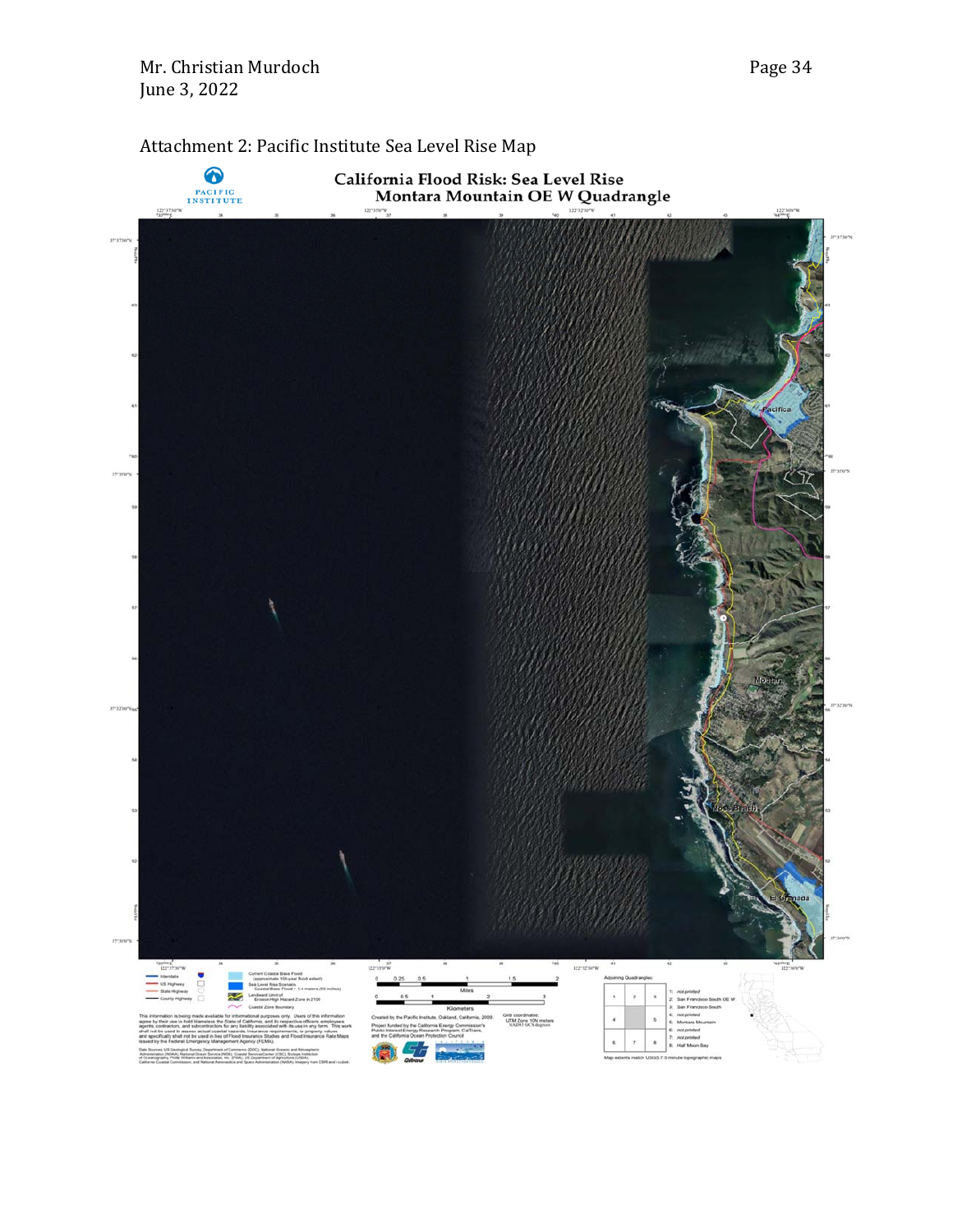Mr. Christian Murdoch **Page 35** June 3, 2022

Attachment 4: State of California Sea Level Rise Guidance Document